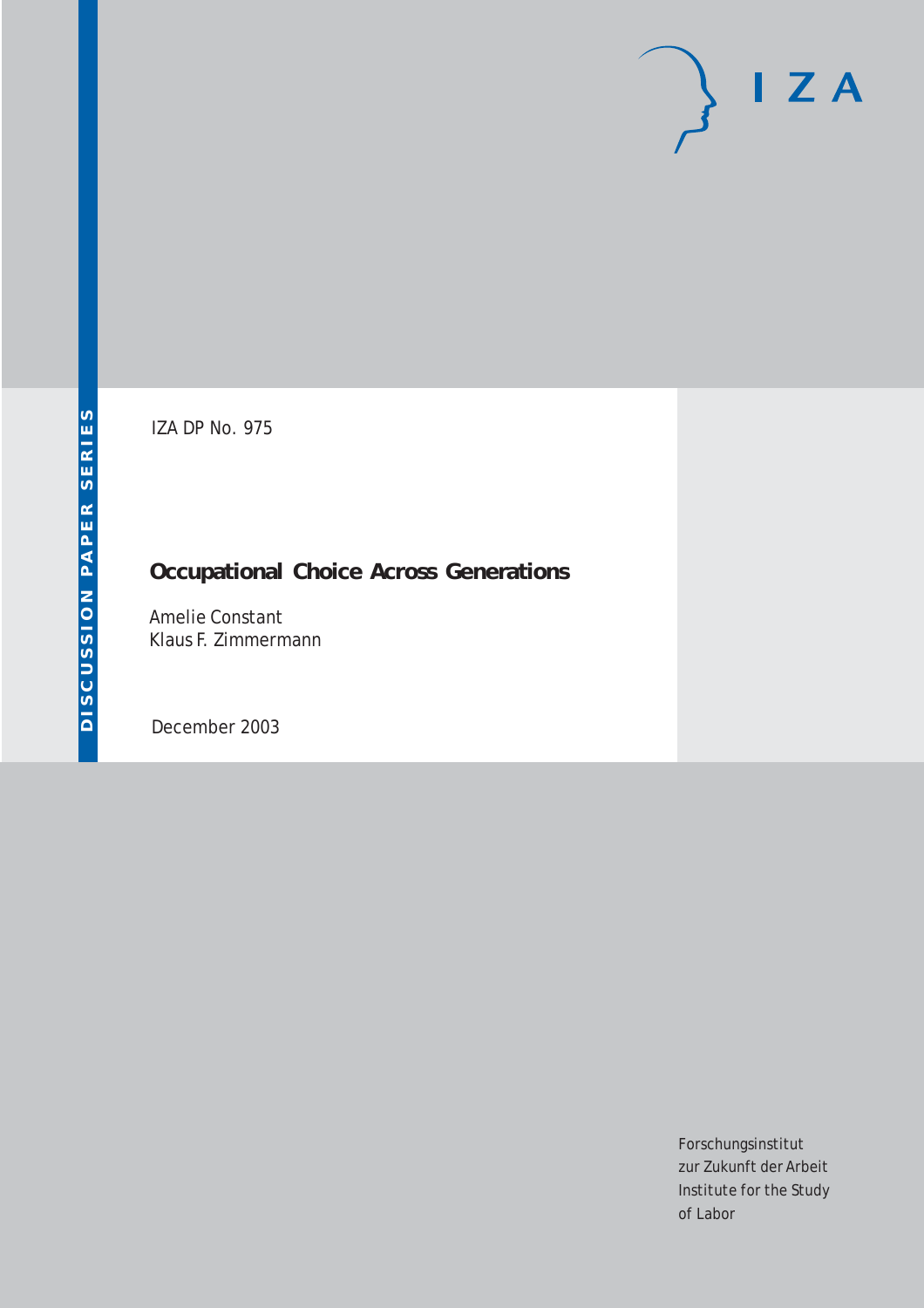# **Occupational Choice Across Generations**

## **Amelie Constant**

*University of Pennsylvania and IZA Bonn* 

## **Klaus F. Zimmermann**

*IZA Bonn, University of Bonn and DIW Berlin* 

#### Discussion Paper No. 975 December 2003

IZA

P.O. Box 7240 D-53072 Bonn **Germany** 

Tel.: +49-228-3894-0 Fax: +49-228-3894-210 Email: [iza@iza.org](mailto:iza@iza.org)

This Discussion Paper is issued within the framework of IZA's research area *Mobility and Flexibility of Labor.* Any opinions expressed here are those of the author(s) and not those of the institute. Research disseminated by IZA may include views on policy, but the institute itself takes no institutional policy positions.

The Institute for the Study of Labor (IZA) in Bonn is a local and virtual international research center and a place of communication between science, politics and business. IZA is an independent, nonprofit limited liability company (Gesellschaft mit beschränkter Haftung) supported by Deutsche Post World Net. The center is associated with the University of Bonn and offers a stimulating research environment through its research networks, research support, and visitors and doctoral programs. IZA engages in (i) original and internationally competitive research in all fields of labor economics, (ii) development of policy concepts, and (iii) dissemination of research results and concepts to the interested public. The current research program deals with (1) mobility and flexibility of labor, (2) internationalization of labor markets, (3) welfare state and labor market, (4) labor markets in transition countries, (5) the future of labor, (6) evaluation of labor market policies and projects and (7) general labor economics.

IZA Discussion Papers often represent preliminary work and are circulated to encourage discussion. Citation of such a paper should account for its provisional character. A revised version may be available on the IZA website ([www.iza.org](http://www.iza.org/)) or directly from the author.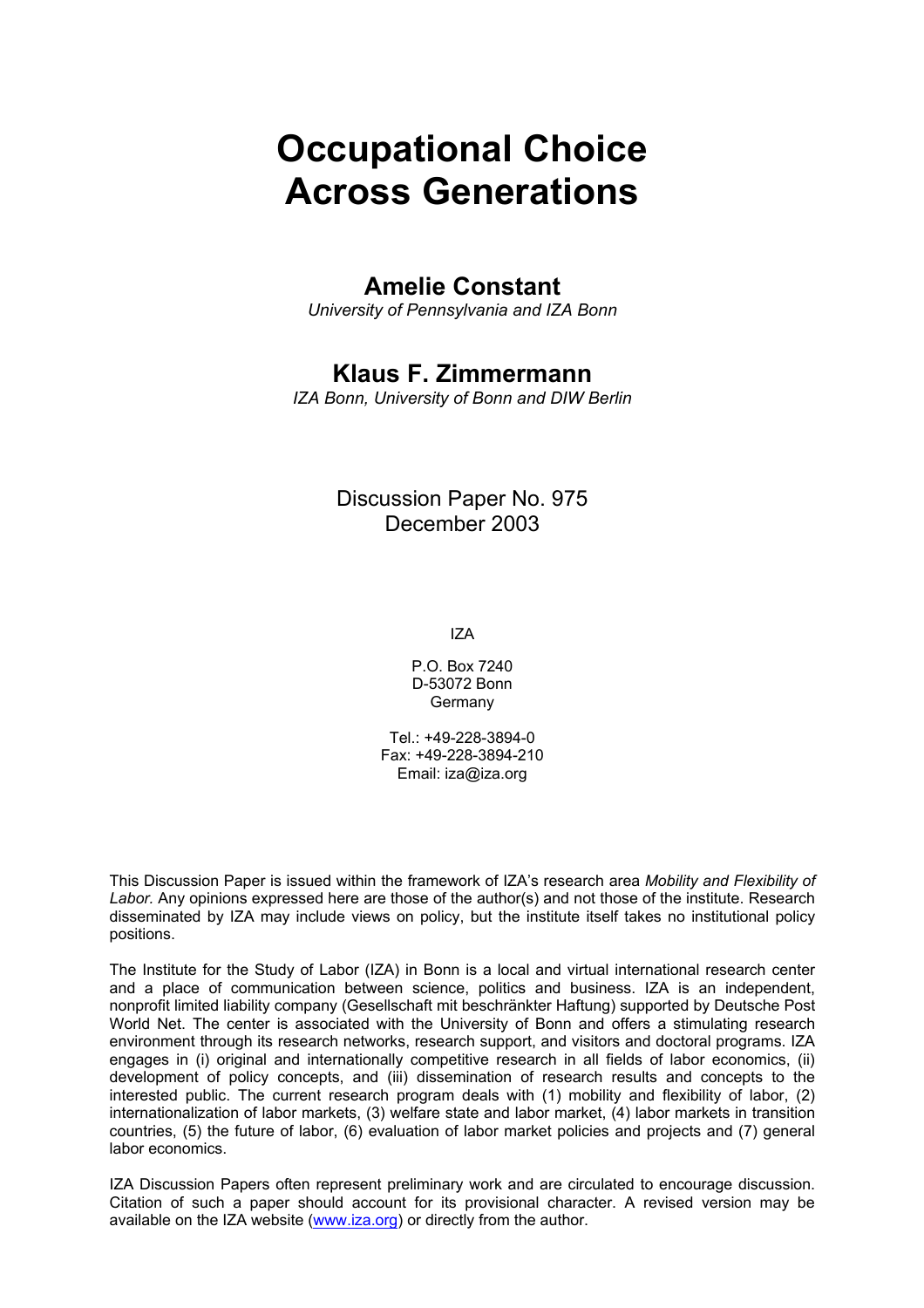IZA Discussion Paper No. 975 December 2003

## **ABSTRACT**

## **Occupational Choice Across Generations**[∗](#page-2-0)

There are few studies on occupational choices in Germany, and the second generation occupational choice and mobility is even less investigated. Such research is important because occupations determine success in the labor market. In a country like Germany occupations also reflect a general socio-economic standing. This paper looks at the patterns of employment in Germany, analyzes how individual men and women access jobs given their family background, and investigates why men and women have different occupational distributions. Based on the German Socio-Economic Panel we estimate multinomial logit models of occupational choice for the children of immigrants as well as for the natives. Our findings are surprisingly similar for both natives and immigrants. For both Germans and immigrants, we find that gender significantly and differentially affects occupational choice, and that individuals with more education choose higher ranking jobs. The role of experience is important for natives and qualified individuals only. Germans are more likely to choose occupations similar to their fathers' occupation when their father is in the white collar or professional category. In stark contrast, the immigrants' occupational choice is more influenced by their mother's education and not by their fathers' occupation.

JEL Classification: D90, F22, J24, J61, J62

Keywords: occupational choice, intergenerational issues, human capital, migration

Corresponding author:

Klaus F. Zimmermann  $17\Delta$ P.O.Box 7240 53072 Bonn Germany Tel.: +49 228 3894 200 Fax: +49 228 3894 210 E-mail: [zimmermann@iza.org](mailto:zimmermann@iza.org)

 $\overline{a}$ 

<span id="page-2-0"></span><sup>∗</sup> Presented at the 2003 meetings of the European Society of Population Economics in New York, June 13-15, 2003. We wish to thank conference participants for many useful comments. The GSOEP data used in this study is available upon request from the German Socio-Economic Panel at DIW Berlin ([www.diw.de/gsoep](http://www.diw.de/gsoep)).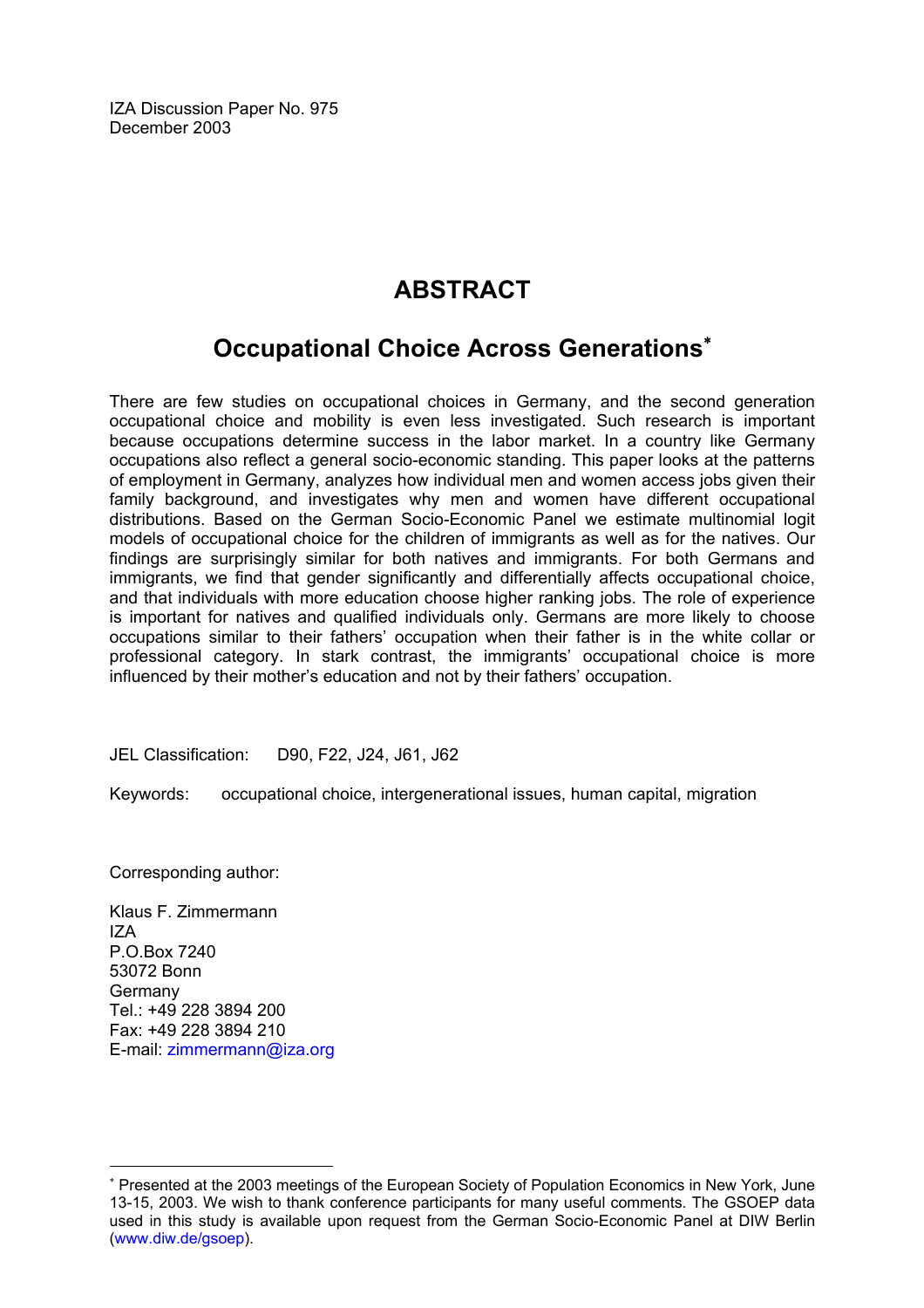#### **1. Introduction**

In this paper we examine the patterns of occupation of full time workers in Germany. In particular, we are interested in the determinants of occupational choice and how they differ by gender and ethnicity. The question we address is whether human capital or family background characteristics are the driving force behind the choices of individuals and whether women and immigrants have equal opportunities to jobs.

Previous research on occupational choice focuses on the neoclassical human capital theory (Becker, 1964). Boskin's (1974) study on men and women in the US confirms three hypotheses: workers choose occupations that (i) maximize the discounted present value of potential lifetime earnings, (ii) entail the lowest training costs, and (iii) offer the lowest discounted present value of expected earnings foregone due to unemployment. The last two hypotheses are less important for white males. Schmidt and Strauss (1975) in their study on the occupational choice of workers in the US find that race and sex strongly determine occupational choice. They interpret these results as strong evidence of race and sex discrimination. Few studies have looked at the occupational choice of natives and migrants in Germany. Such research, however, is important because occupations determine earnings and, thus, earnings differentials, as well as success in the labor market (Zimmermann, 1998). In a country like Germany occupations also reflect a general socio-economic standing.

Numerous intergenerational studies have established the importance of family background as a determinant of the economic status of children. For the US, Behrman and Taubman (1976), based on data on white twin males, find a positive correlation between fathers' and sons' socioeconomic status. In another study, they find that the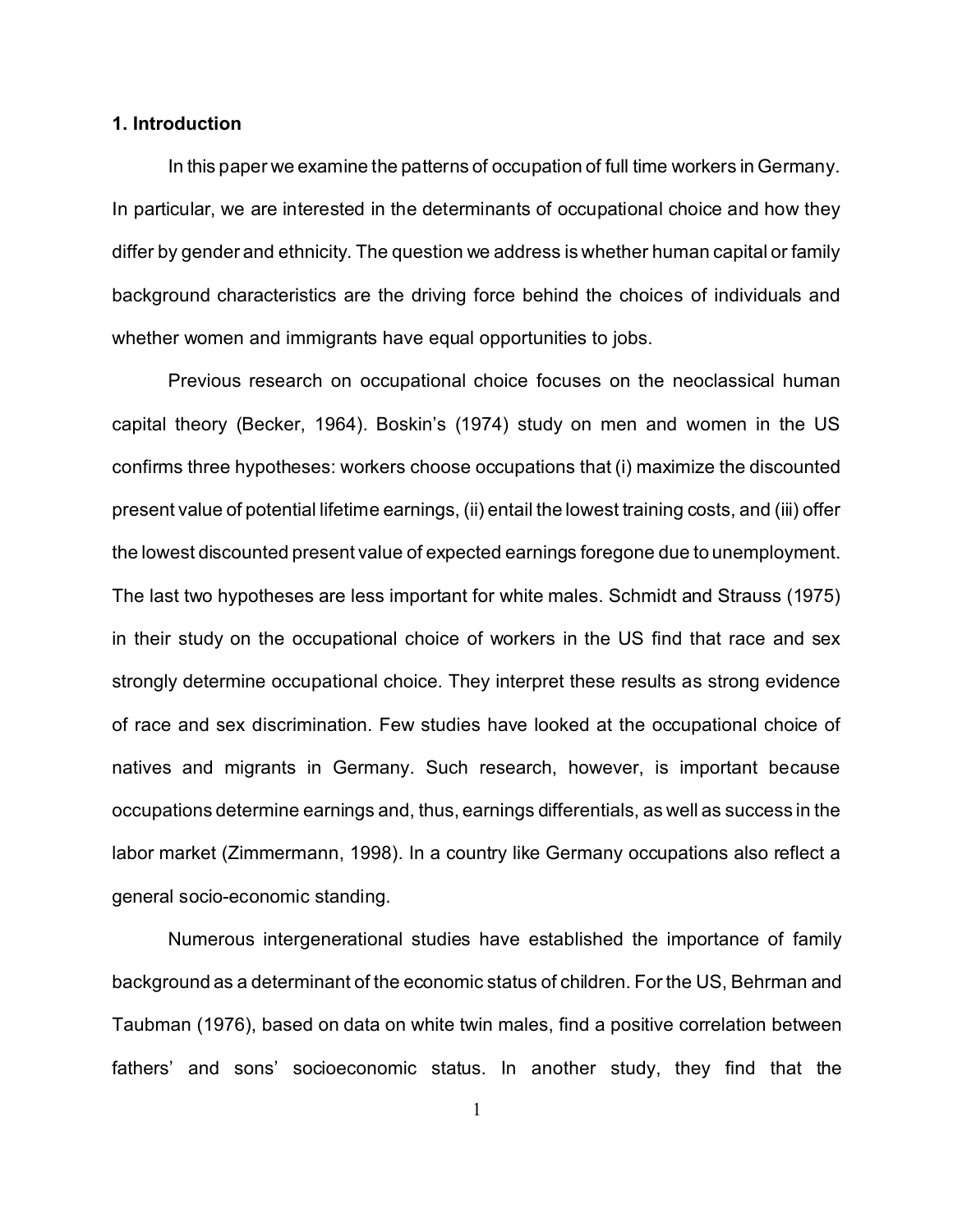intergenerational elasticity of earnings is greater for sons and nonwhites, and is even greater when parental income increases (Behrman and Taubman, 1990). More recently, family background is found to exert greater influence on economic status than was previously believed (Solon et al., 1991), with the father's employment being strongly significant for self-employment, although there are racial differences (Hout and Rosen, 1999). Chiswick (1977) has investigated the earnings transmission for immigrants. Recent studies investigate the role of family structure for the outcomes for children and find it less relevant when controlled for mothers' education, parental employment and family income (Ginther and Pollak, 2003). An increase in parental compulsory schooling decreases the school dropout rates of kids (Oreopoulos, Page and Stevens, 2003).

For studies outside the US, Heckman and Hotz (1986) find that parents' education has a positive effect on the earnings of Panamanian men, and mother's education has the largest effect. Behrman and Wolfe (1984) find similar results for women in Nicaragua. Contrary to findings in the US, Gang and Zimmermann (1999) find that the father's education is more important than the mother's education for the educational attainment of German children, but parental schooling plays no role for the educational attainment of immigrant children. Black, Devereux, and Salvanes (2003) confirm for Norway that parents with higher education levels have children with higher education levels, but reveal by a natural experiment that there is little evidence that this correlation is causal. Ermisch and Francesconi (2000) study the association between British childhood parental employment and subsequent education of the children; they find that mother's full-time employment in early childhood has a negative effect on educational attainment.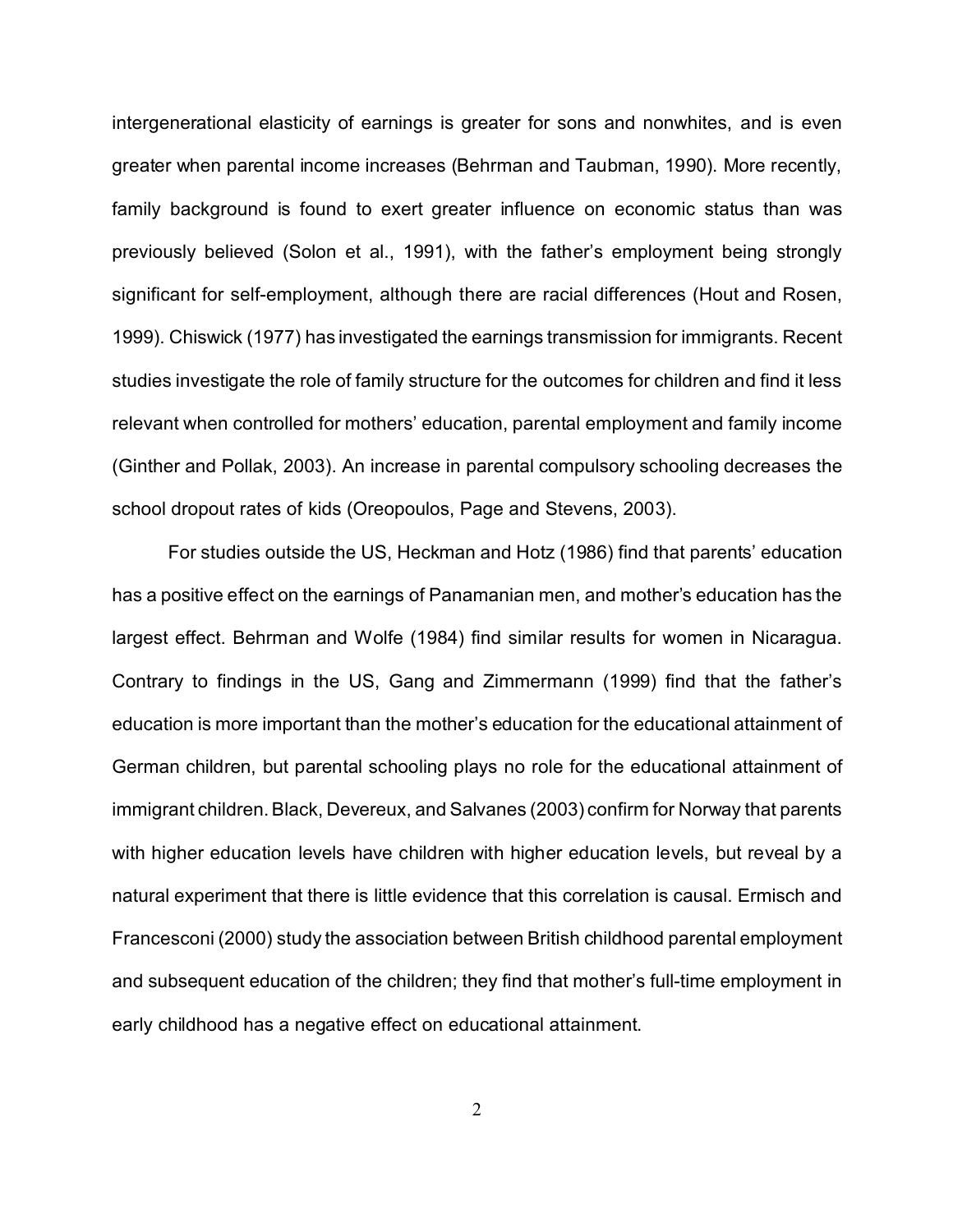Couch and Dunn (1997) find a positive and significant correlation on the earnings of fathers and sons for both the US and Germany. In contrast, they observe that the mothers' and daughters' correlation is not significant for Germany. While it is significant for the US, this correlation is much lower than that of fathers' and sons. In their study of the first, second, and third generation immigrant earnings in Israel, Epstein and Lecker (2001) find that their intergenerational earnings mobility has an inverse U-shape. That is, the second generation has the highest earnings. Although the third generation's earnings are higher than the first, the third generation does not assimilate into the local population. A slow integration across generations is also found by a study on the children of immigrants in Denmark (Roshom et al., 2002).

Studies on the determinants of occupational success in Britain find that the most important determinant is the father's social class at birth, and that the foundations of occupational success are determined early in life (Harper and Haq, 1997). The findings of Iannelli (2002) for European countries suggest that there is both a significant direct and indirect effect of parental education on young peoples's occupational destinations; about half of it operates through the education of the kids. Others have studied the occupational mobility of workers. Chiswick's (1978) results on the occupational mobility of immigrants in the US show that immigrants experience downward occupational mobility at arrival but with additional years of residence they improve their occupational status. Similarly, Bauer and Zimmermann (1999) in their study on the occupational mobility of ethnic Germans find evidence of downward mobility by gender, immigration status, and human capital at entry. However, ethnic Germans with higher skills are able to reach their original occupational status within 14 years of residence in Germany. Studies on the intergenerational income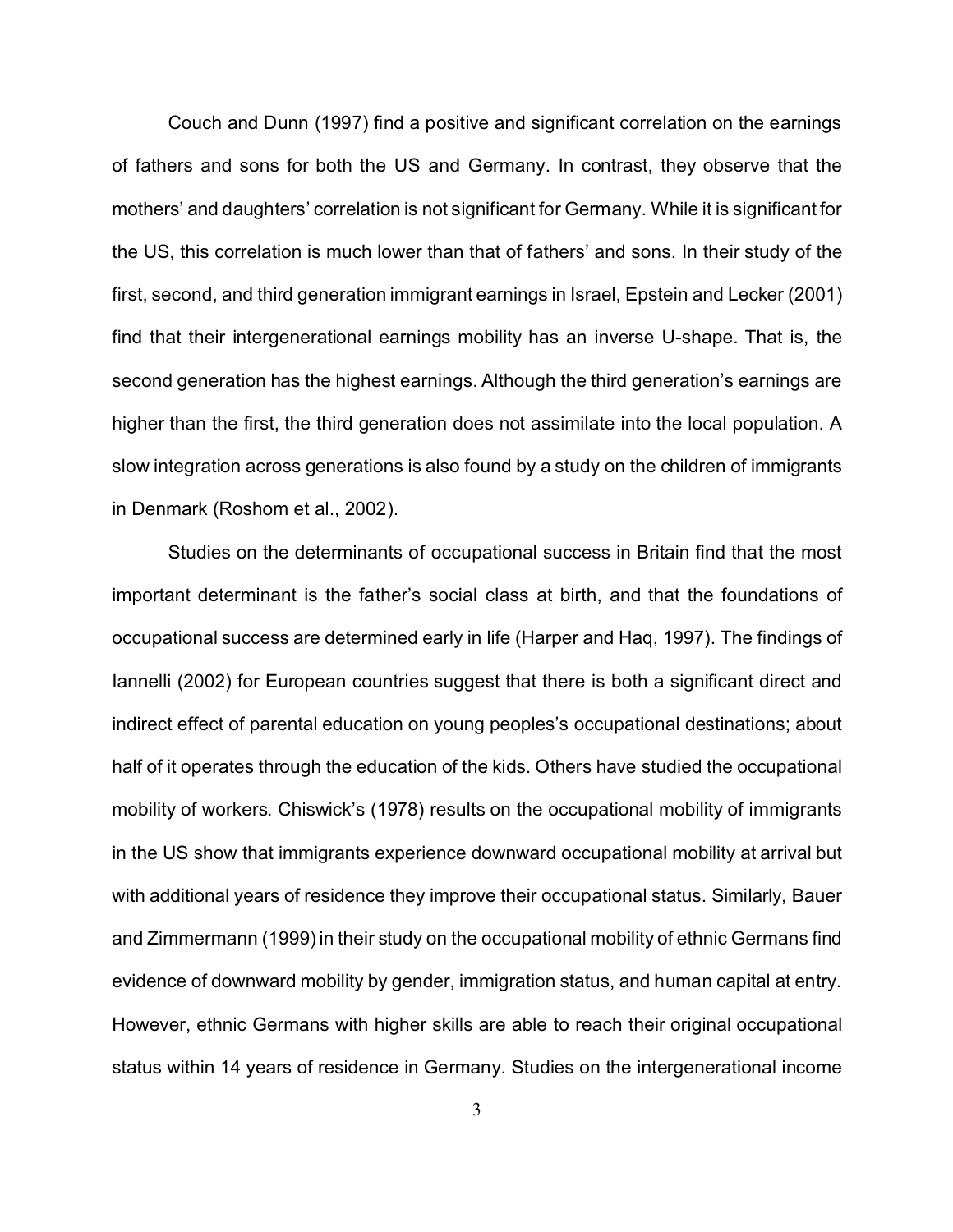mobility in the US find that there is less mobility than was previously believed (Solon, 1992, and Zimmerman, 1992).<sup>1</sup>

In this paper, the populations under study are the West Germans and the guestworkers. By guestworkers we denote a subgroup of economic immigrants who were actively recruited in their home countries by German employers. The recruitment started in the mid 1950s, peaked after the Berlin Wall was erected, and came into a halt during the first oil shock in 1973. These immigrants came exclusively from Italy, Spain, Greece, the former Yugoslavia, and Turkey, under specific bilateral agreements between the respective countries, to help build Germany's economic miracle.<sup>2</sup> Immigration to Germany after 1973 is mainly linked to family reunification. The dominant immigrant ethnic group for the last 25 years is the Turks. Although the migration of guestworkers at the time was as high as the great migration in the US in the 1920s, Germany, until recently, had not acknowledged having migration issues, calling its migrants guestworkers. The term strongly alludes to the temporary intentions by German employers, as well the acceptance of temporary migration on the part of the guestworkers themselves. Throughout this paper we use the terms immigrants and guestworkers interchangeably.

In our empirical strategy we follow Schmidt and Strauss (1975). First, we examine occupational choice within the human capital framework. Further, we augment the human capital model by incorporating the role of family background and family characteristics on occupational choice. Our results are summarized as follows: for both the German and

 $^{\text{1}}$ Zimmerman (1992) acknowledges that the intergenerational transmission of status may be stronger in some parts of the income distribution than in others.

 $^2$ lmmigrants were also recruited from Portugal, but they were in smaller numbers and most of them have returned to Portugal. This study does not consider Portuguese immigrants.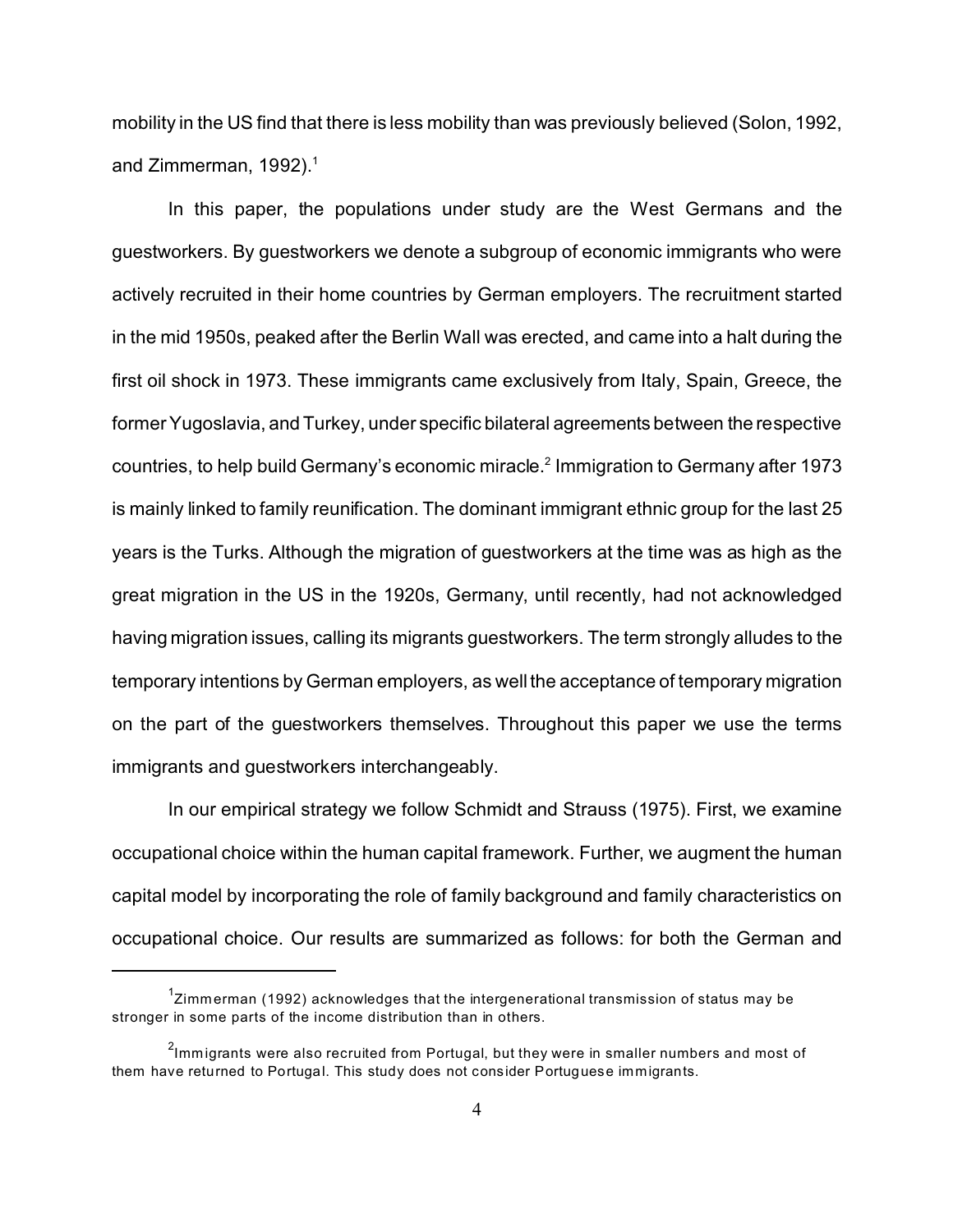guestworker populations we find significant gender differences with women being sorted into white or professional jobs. Overall, we confirm the human capital hypothesis whereby individuals with more education choose higher ranking jobs. Whereas the role of experience is important for qualified natives it is of no importance for immigrants. For Germans, the father's occupation is significant only when the father is in the white collar category. Whereas father's occupation is not significant for guestworkers, parents' education is. Our results with respect to human capital and gender are similar to the Schmidt and Strauss (1975) results. Results with respect to father's occupation confirm earlier results on occupational attainment in Britain.

The paper is structured as follows: in section 2 we specify the empirical methodology, and in section 3 we describe the data set and the variables employed in the analysis, as well as the rationale behind our decision. Section 4 analyzes the demographic and occupational characteristics of our samples by gender and ethnicity. Section 5 presents and discusses our research findings, and section 5 concludes.

#### **2. Econometric Methodology and Empirical Implementation**

#### **2.1 The Econometric Model**

We assume a utility maximization model where rational individuals are assumed to have preferences over a set of *j* different alternatives as:

$$
U(alternative 0) = \beta_0 X_0 + \epsilon_0
$$
  
U(alternative 1) =  $\beta_1 X_1 + \epsilon_1$   
........  
U(alternative J) =  $\beta_j X_j + \epsilon_j$  (1)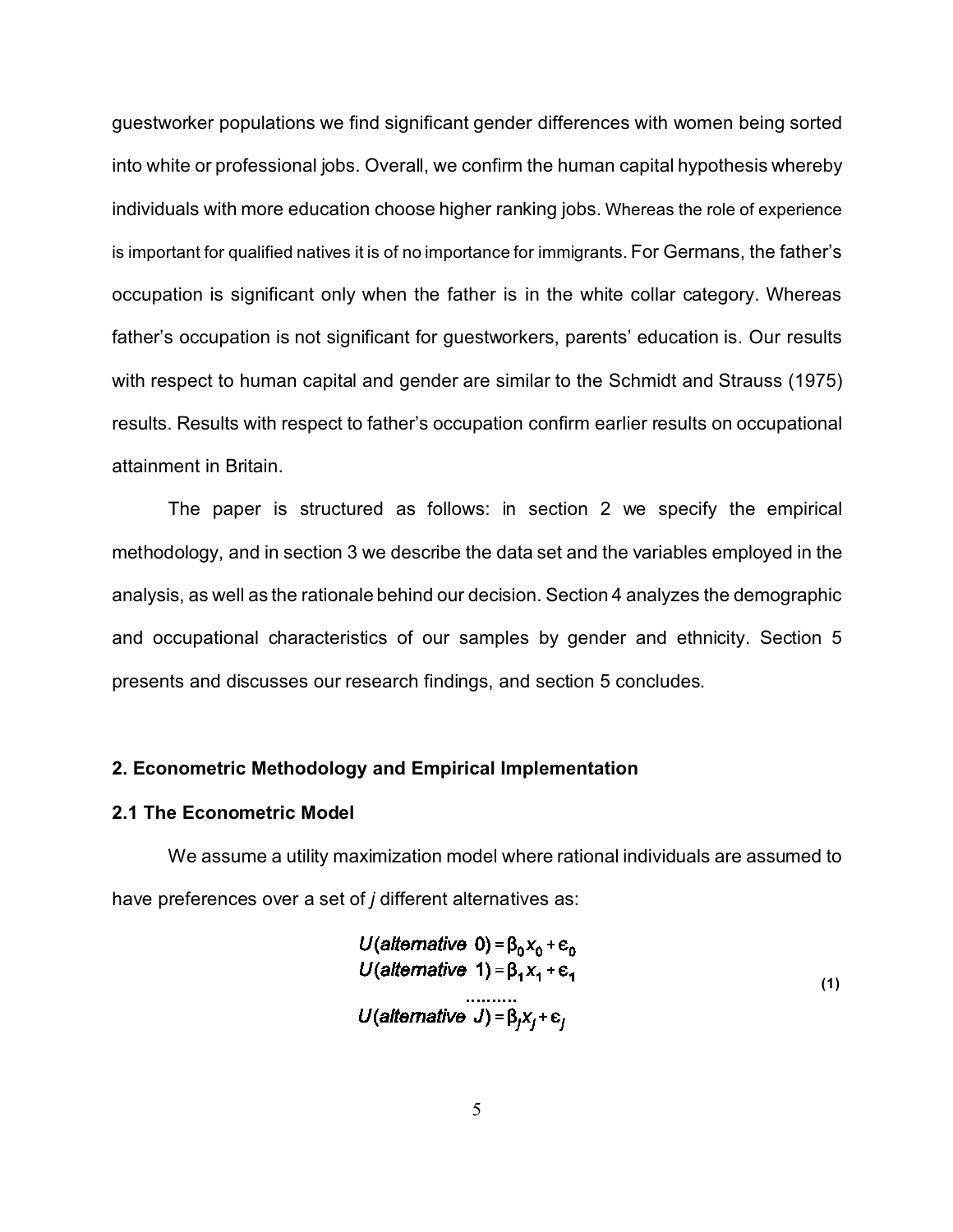where  $\epsilon$  is the random error associated with that choice. We observe Y for choice *j* if

$$
U(alternative j) > U(alternative k) \qquad \forall j \neq k
$$
 (2)

The disturbances are assumed to be independently<sup>3</sup> and identically distributed as a log Weibull distribution. Then, the choice probabilities given the covariates are:

$$
P(Y=j|X) = \frac{e^{\beta_j X_i}}{\sum_{k=0}^{J} e^{\beta_k X_i}}
$$
 (3)

where *i* indexes the individuals, and *j* indexes the alternative occupational choices, *j* = 0, 1, ...,J with *j*+1 nominal, unordered outcomes. To identify the model, we impose the normalization  $\beta_0 = 0$ .

Specifically for our analysis of occupational choice Y indicates occupations. We consider 5 distinct outcomes, thus, *j* = 0, 1, ...,4. The explanatory variables in X consist of a set of human capital variables, such as education and experience, individual specific characteristics, and family background variables like parental education and occupation. These variables are the same for all choices, but their effects on the probability are allowed to differ for each outcome. These independent variables are expected to affect the individual's probability of being in a given occupation. We can predict the probability that an individual will choose one of the 5 occupations considered. According to the human capital theory, individuals will more likely choose the occupation that offers the highest discounted present value of potential future earnings. The probabilities are, therefore,

 $^3$  The Independence of Irrelevant Alternatives (IIA) is a restrictive assumption. McFadden (1973) suggested that in cases where the outcome categories "can plausibly be assumed to be distinct and weighed independently in the eyes of each decision maker," a multinomial logit model can be safely used.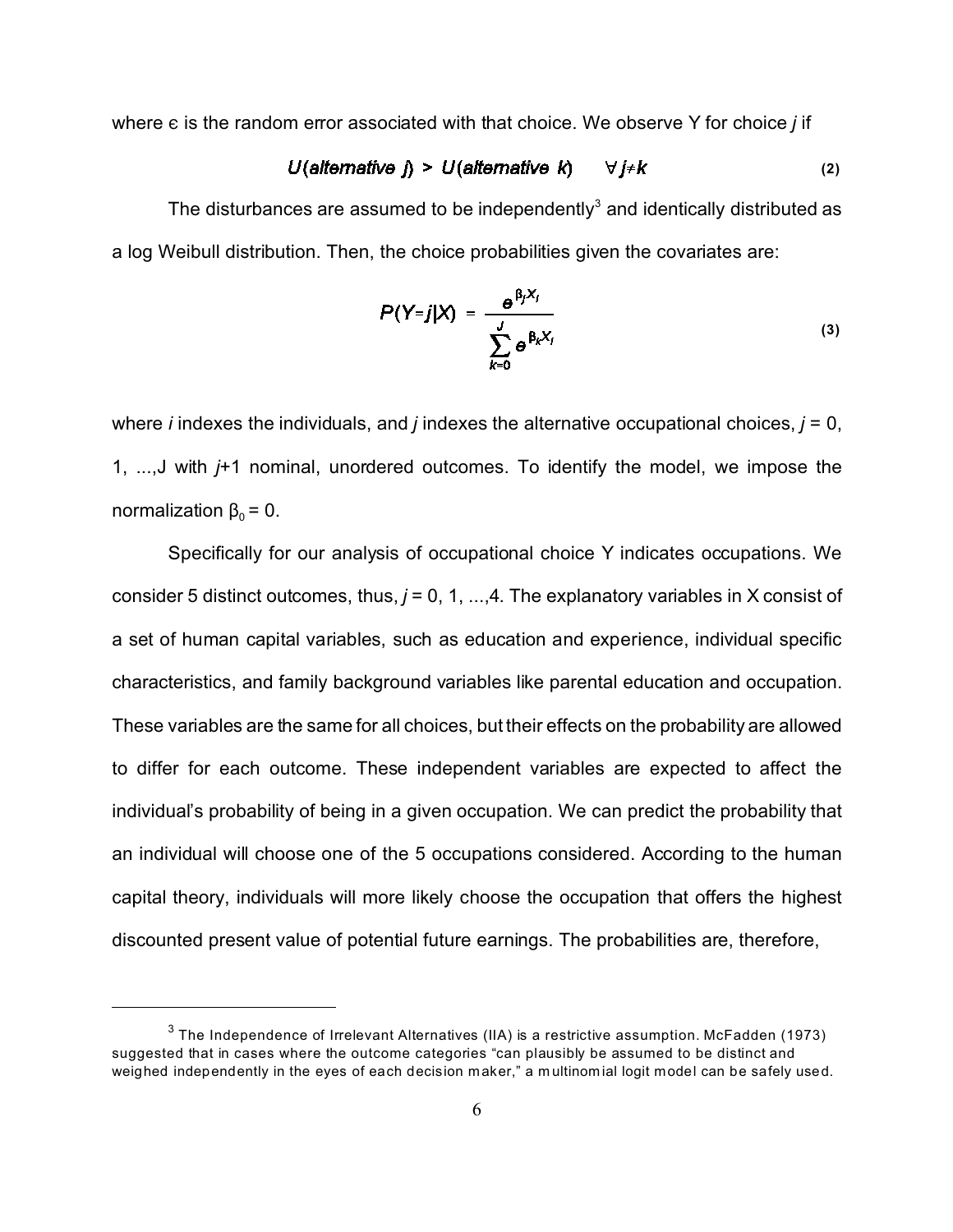$$
P(Y=j|X) = \frac{e^{\beta_j X_i}}{1 + \sum_{k=0}^{4} e^{\beta_k X_i}}
$$
 (4)

The log-odds ratios that an individual will choose occupation *j* over occupation *k* are given by:

$$
\ln\left[\frac{P_j}{P_k}\right] = X_j(\beta_j - \beta_k) \tag{5}
$$

The rest of the "contrasts" are computed by taking the difference between two of the known parameters as follows:

$$
\beta_{k,p|q} = \beta_{k,p|r} - \beta_{k,q|r} \tag{6}
$$

where outcome r is the reference category. That is, we compare outcomes *p* versus *q* for attribute *k*. The model is solved with maximum likelihood estimation. The resulting estimates are unbiased, consistent, asymptotically normal, and asymptotically efficient. Moreover, the likelihood function is globally concave, ensuring the uniqueness of the ML estimates.

#### **2.2 The Data**

The empirical analysis is based on nationally representative data from the German Socioeconomic Panel (GSOEP). The GSOEP is administered by DIW Berlin, the German Economic Institute (SOEP Group, 2001). It is a longitudinal database that started in 1984 with a sample of about 12,000 respondents, 3000 of whom were guestworkers from Turkey, Italy, the former Yugoslavia, Spain and Greece. After unification, the survey was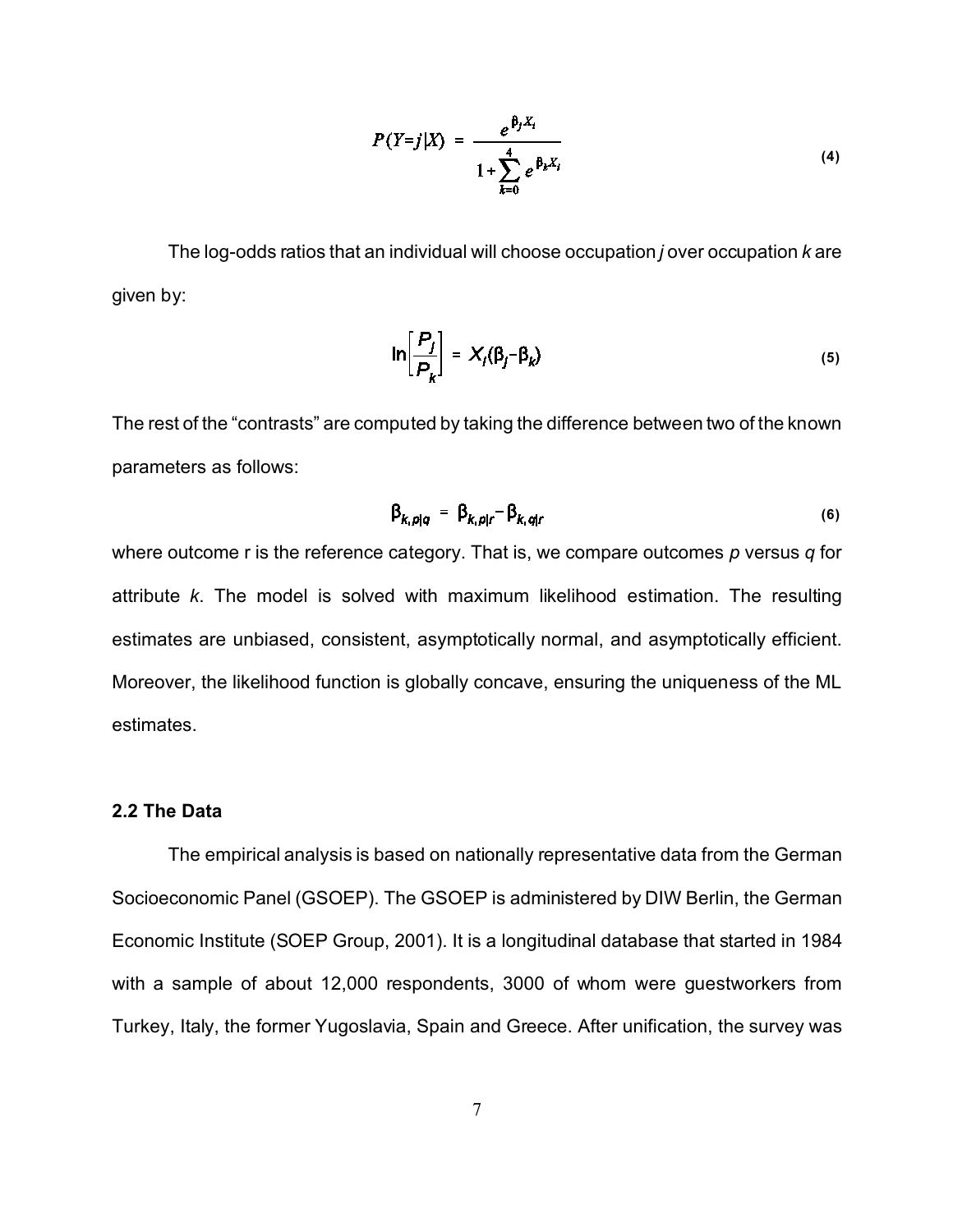extended to East Germans and immigrants from other countries, especially ethnic Germans and East Europeans. An important feature of GSOEP in our context is that it oversamples foreigners and also provides information on their pre-immigration profiles and the level of their socio-political integration into the German community.

Our analysis is based on the 1996 wave of the GSOEP, which we chose because it was in the middle of the decade and a good year for the German economy, and we focus on the West German and guestworker populations. The immigrant sample refers to the 5 nationalities that largely compose the guestworkers. It includes the foreign-borns and those guestworkers who are born in Germany and who may even have German citizenship. An important question we seek to answer is whether there are gender differences, thus, we look at both men and women. We include only the civilian labor force who are not in training, or self-employed (except for independent farmers), and who are aged 16 to 60 years old. Further, we consider only those individuals who are not certified with a disability and have valid answers to all the relevant variables.

For the purpose of this study, we consider only full time workers, which reduced the samples to 1830 Germans and 767 guestworkers. This also raised the minimum age to 18 for men, and 19 and 20 for immigrant and German women respectively. The sex composition of the final samples is as follows: 1275 German men, 555 German women, 514 Guestworker men, and 253 Guestworker women. We acknowledge that by considering only full time workers the male to female ratio is about 2.3. We choose full time workers because they have a stronger attachment to the labor market, they choose their occupation more responsibly, and they make a long term commitment. Part-time workers may often choose their job symptomatically, and this might confound our results.

8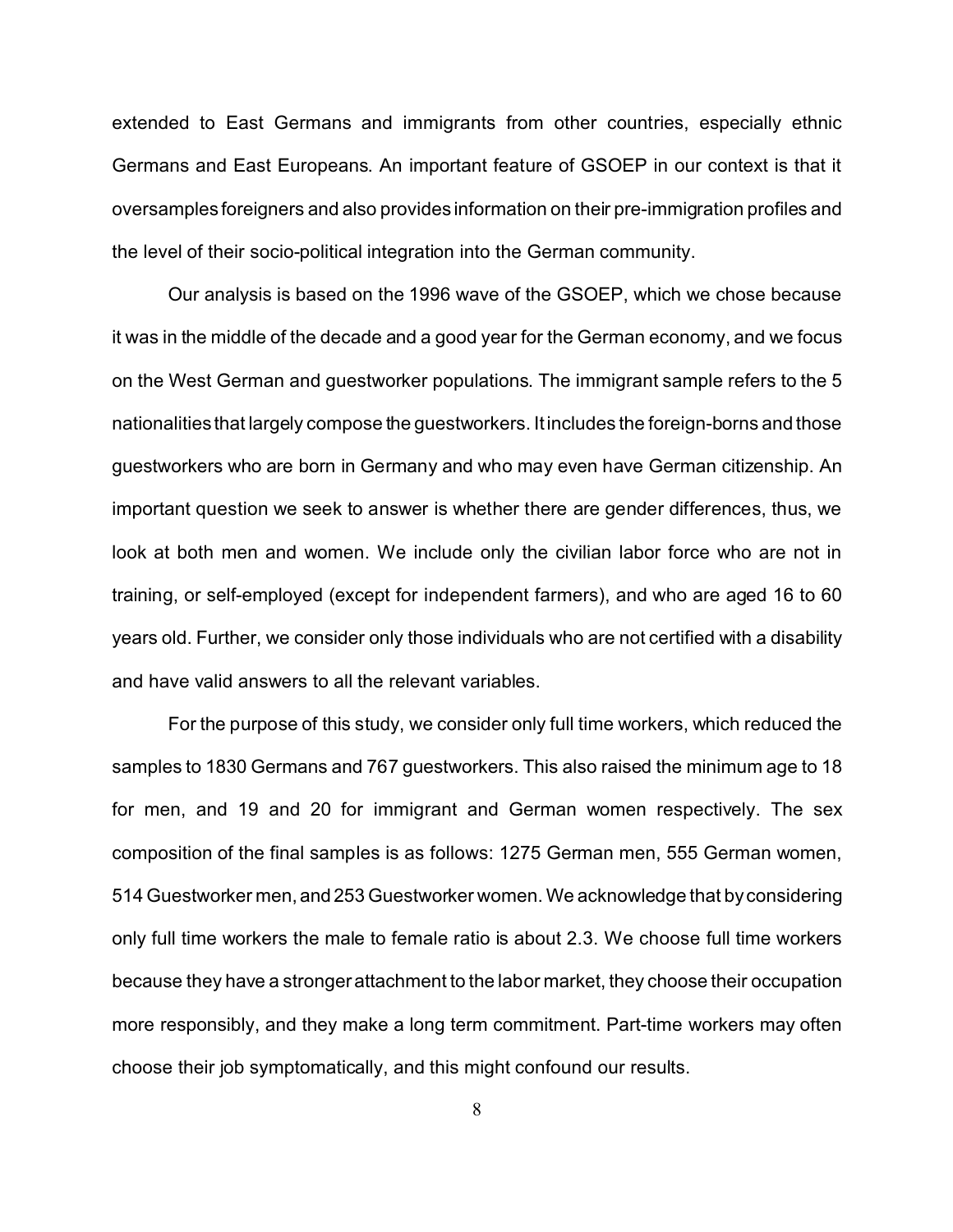#### **2.3 Construction of the occupational choice and the independent variables**

The dependent variable measuring occupational choice indicates 5 distinct occupations. The GSOEP asked respondents to indicate their occupation classified under the broad rubrics of: blue collar, self-employed, in training, white collar, and civil service.<sup>4</sup> After we eliminated the self-employed and the students, we carefully recoded these occupations to correspond to the broad categories of occupations used in the Schmidt and Strauss (1975) study. We, therefore, have the following five occupational categories: professional, white collar, craft, blue collar, and menial. Table 1 presents the coding of the grouping. All five distinct dimensions of occupational choice are analyzed separately as dependent variables within the multinomial logit framework. These categories are defined such that they are not perfect substitutes. As Table 1 shows, there is a distinctive ranking of the occupations under study. Occupations in the higher-numbered categories offer not only higher pay but more prestige and social status, as well. This is particularly true for Germany, where economic and social hierarchies are salient.

We now introduce the independent variables. A standard set of human capital and socioeconomic status (SES) measures are entered as covariates in the model. Our main interest is how these characteristics influence individuals to choose a certain occupation. Human capital is captured by years of education and experience. For immigrants, the years of education variable includes both pre- and post-migration education. Because of the specificity of the German educational system the years of education variable also

 $^{\rm 4}$  By broad rubrics we mean that, for example, the blue collar occupation includes skilled and unskilled workers, as well as foremen, and master craftsmen.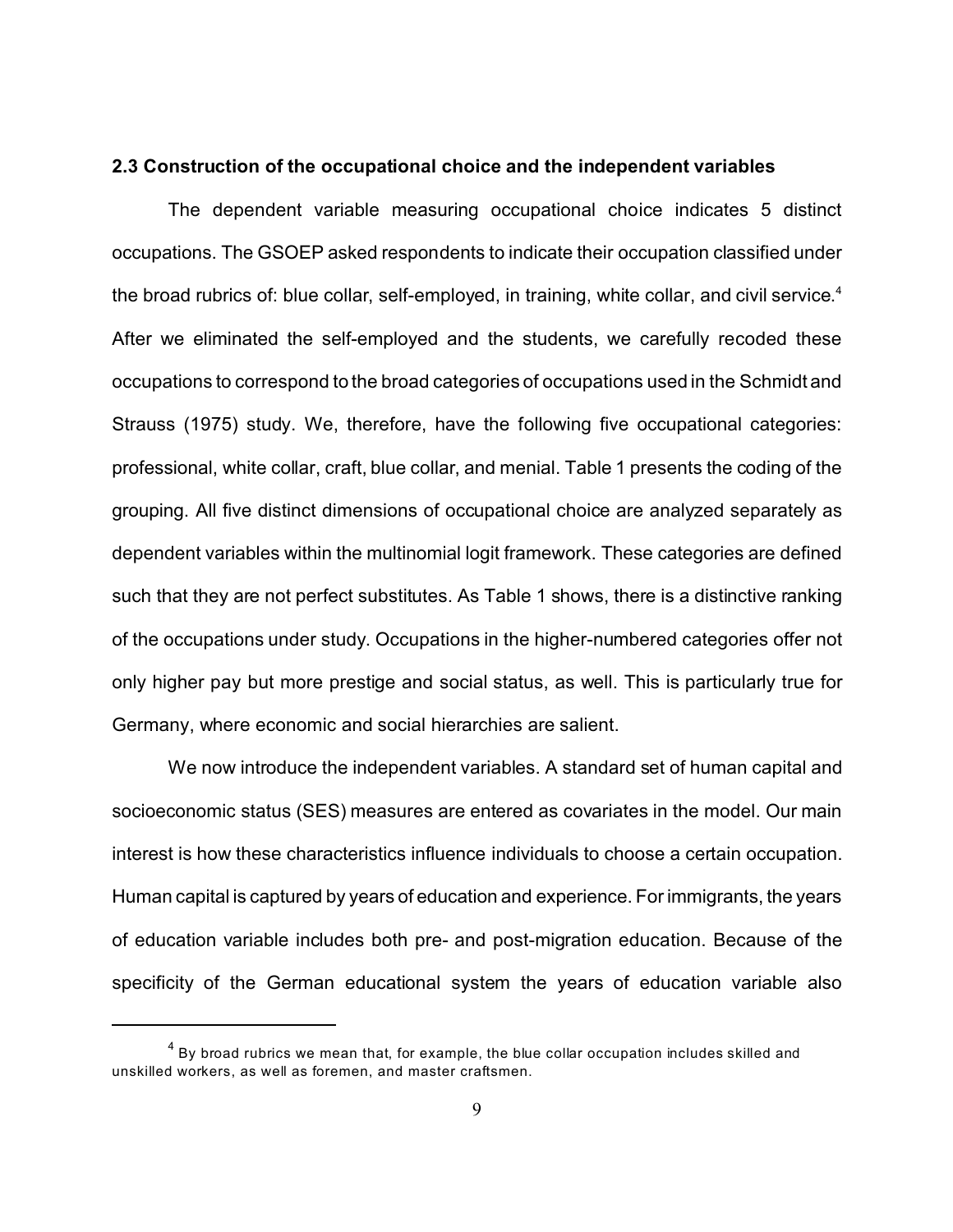embodies vocational training.<sup>5</sup> This is a better measure of human capital because in addition to formal education it includes the effect of training on occupational attainment. We expect more years of education to sort individuals into higher professions and away from menial jobs. For the guestworker sample only, we included German language proficiency as another form of human capital.<sup>6</sup> Those immigrants who speak German fluently will be more likely to choose higher ranked professions, as well as they will be less likely to face employer discrimination. Language fluency propels differential access to certain occupations. It is important to recognize that German is not the spoken language in any of the guestworker countries of origin. The years of potential experience is entered as a control variable, and is calculated as "age minus years of education minus 6."

To capture gender differences we include the sex variable which takes the value of 1 if the respondent is male and 0 if female. In a world of equal opportunity, and in the absence of discrimination and segregation we would expect to find no gender differences in occupations.<sup>7</sup> Differences in personal tastes should be the only factor, ceteris paribus. However, human capital is likely to have a different effect on males and females.

 $^5$  Vocational training is a unique feature of Germany's educational system and an important part of formal education for non-University goers who want to access skilled jobs. We include here trade/agricultural apprenticeship, business school, technical college, and college or university education. In Germany there are three types of high school: the trade-oriented Hauptschule - which is the least exigent - the apprenticeship-oriented Realschule, and the most demanding, University-track Gymnasium.

 $^6$  Studies on immigrant earnings assimilation have found that fluency in the host country's language significantly increases earnings (Chiswick and Miller, 1996).

 $^7$  Constant and Massey (2003) assess the separate effects of occupational segmentation and discrimination in the allocation of occupations and wages. Their results indicate a high degree of initial occupational segmentation, with imm igrants being less able to translate their human capital into a good first job.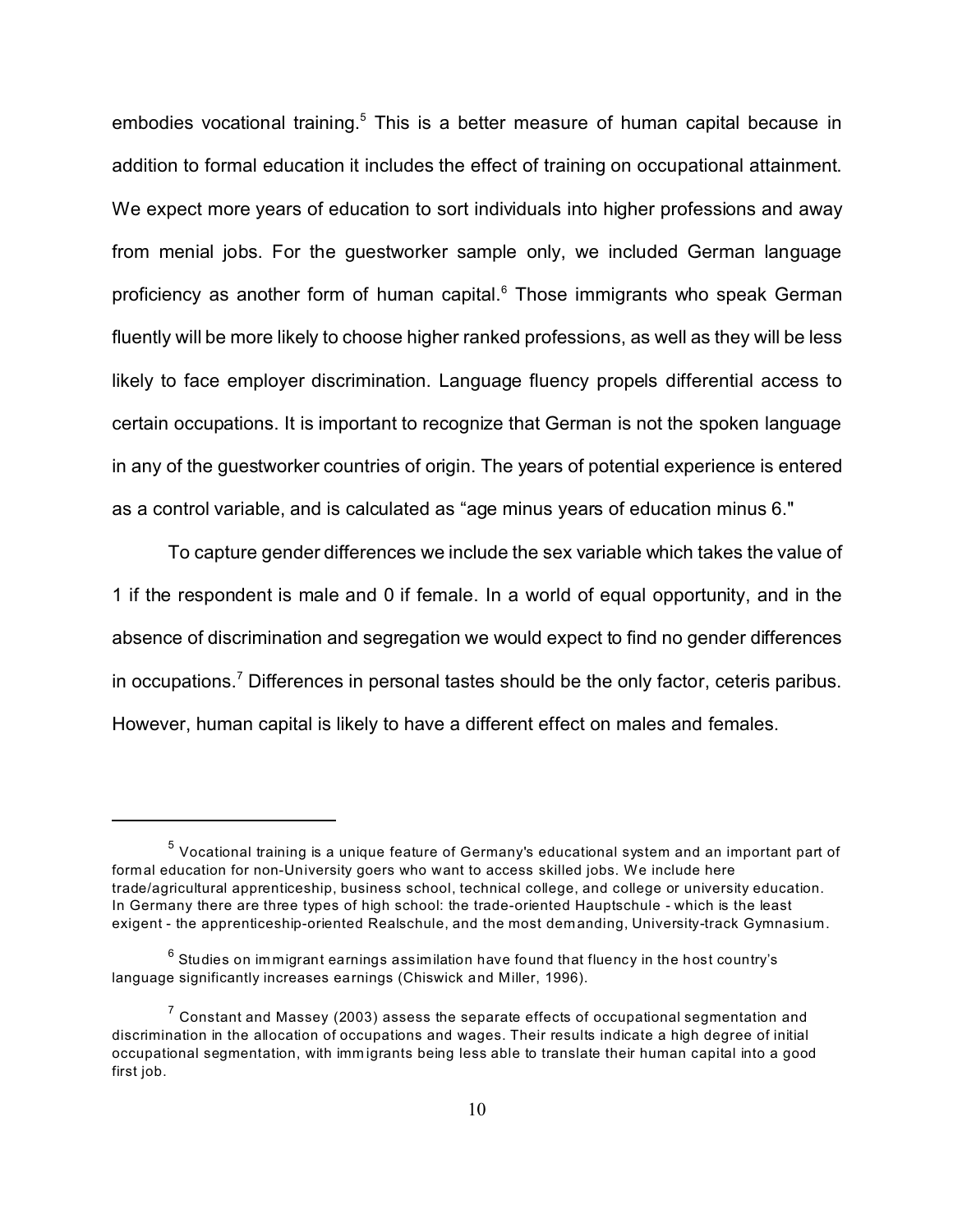We extend the basic human capital model to include family background characteristics. The structure of the family when the individual was growing up may affect not only the individual's social skills but also human capital investments and tastes. To answer the question of whether family background determines the probability of choosing a particular occupation we added the following variables, pertaining to family background: Father's education is a continuous variable that denotes the father's years of formal education and vocational training. Similarly, mother's education is a continuous variable for the mother's years of education. These variables include vocational training. Mothers in Germany are largely involved with child rearing. Hence, one should expect to find a strong effect of mothers education on the occupational choice of children. In particular, those individuals whose mothers are more educated will more likely choose a higher ranked occupation.

On the other hand, labor market know-how and professional connections, that can influence occupational choice, are more likely to be inherited from the father; namely from the father's occupation. In a more traditional society like Germany, the father may be the central role model. For the father's occupation we constructed a series of dummy variables and we classified them in the same manner as the dependent variable, except for two digressions. First, we created an additional occupational category, father other, that includes the fathers who are self-employed, free lance, not employed, sick, retired, or POWs.<sup>8</sup> The majority of observations in this group are in the self-employed category and especially those who have small businesses of 10 or less employees. Second, for the

 $^8$  The omission of these observations would reduce our sample to a non estimable level.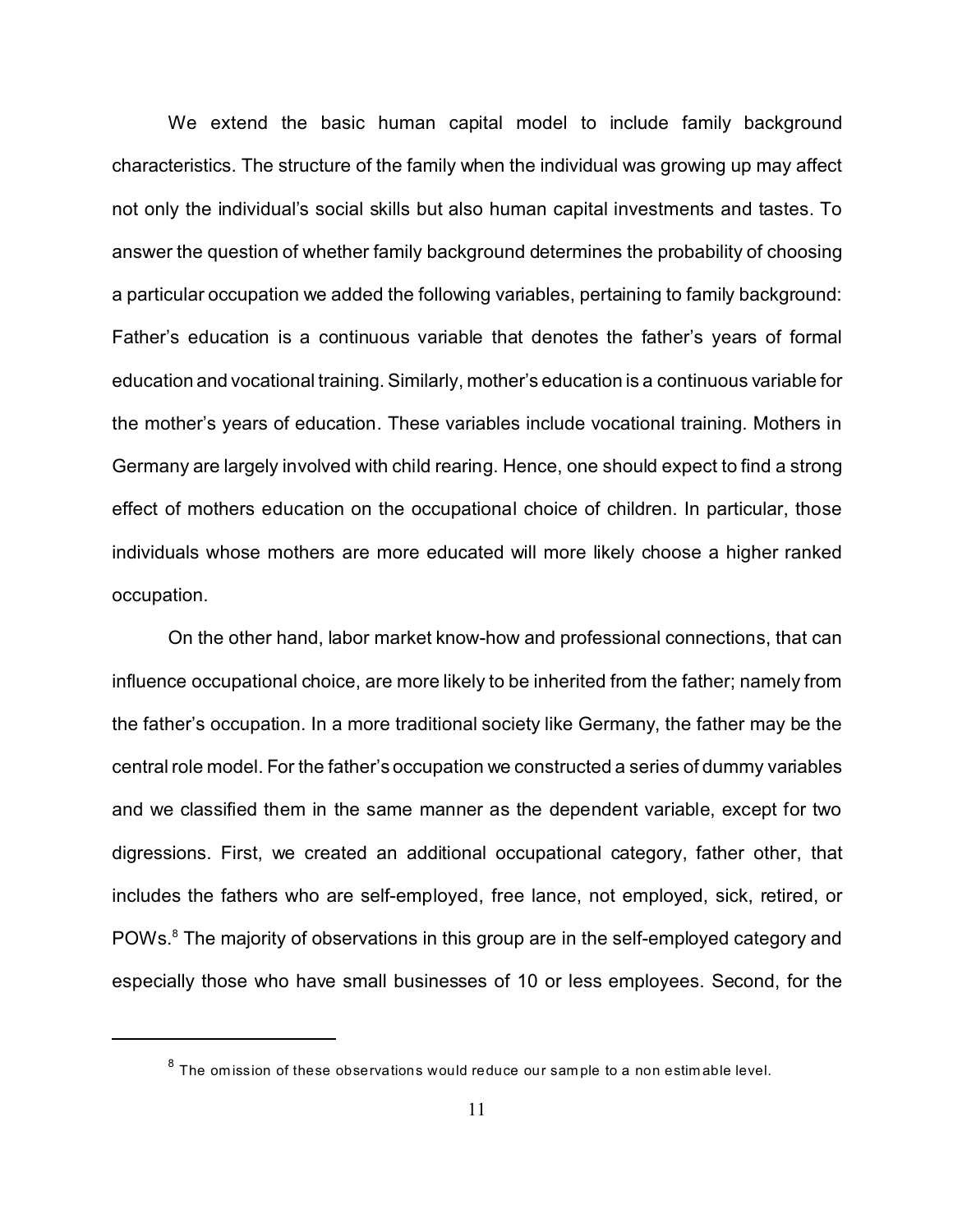guestworker sample only, we were forced to group the craft, white collar, and professional categories into one category (father white) because we had very few observations in each category. Unfortunately, the GSOEP does not provide any information about the mother's occupation. Overall, we expect that parental characteristics may exert a differential effect on sons and daughters through sex-typing.

#### **3. Empirical Findings**

#### **3.1 Characteristics of the Sample Populations**

Table 2 presents and contrasts selected demographic and labor market characteristics of the four sample populations under study, as indicated by the "raw" data. Columns (1) and (2) refer to German men and women who were born and raised in the former West Germany while Columns (3) and (4) refer to guestworker men and women, living in the former West German territory. The guestworker sample includes immigrants who were born in Germany or migrated at a young age. In spite emigration, many guestworkers are living in Germany with their families for more than 25 years.

West Germans are, on average, more educated than the guestworkers and have about the same years of experience as the guestworkers. German men are, on average, the oldest group while German women are the youngest. Table 2 clearly shows that Germans and guestworkers have different occupational distributions. There are striking gender differences, as well. The overwhelming majority of Germans in our sample, as a whole, are in the professional category. Sixty percent of the German women are in the professional category, as opposed to 48 percent for German men. The next highest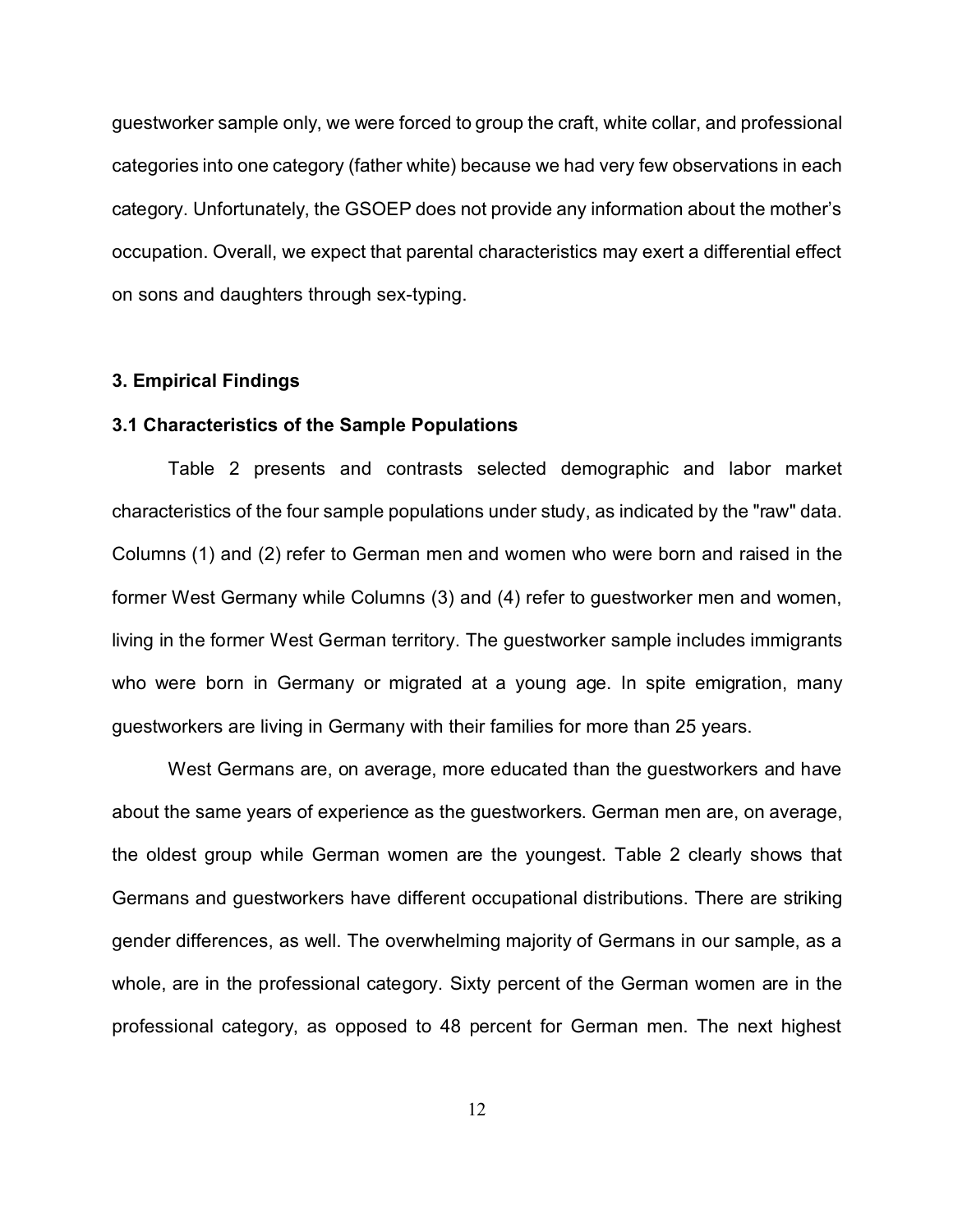percentage for German women is in the white collar category, while for men it is in the blue collar category. In contrast, guestworkers are mostly in the blue collar occupations. In particular, 73 percent of guestworker men are in the blue collar category (as opposed to 31 percent of German men). Although the preponderance of guestworker women lies in the blue collar category, we find that one-quarter of the guestworker women in our sample are in the professional category. This is a much smaller percentage compared to German women, but it is quite dramatic compared to guestworker men and to their fathers' occupation.

In addition, these summary statistics indicate that there is some link between the father's and the children's occupation. The majority of German fathers for both men and women are in the blue collar category. Nonetheless, it seems that German men and especially German women are able to move away from blue collar jobs and into higher ranked occupations. The next highest occupation for German fathers is "other" and professional. This is not so for guestworkers. The majority of the guestworker fathers are in the "other" category, and the next highest category is blue collar. Guestworker fathers in the craft, white, or professional categories are virtually non existent. The educational distribution of the German and guestworker parents is mostly striking. German fathers and mothers have, on average, 10 years of education. In contrast, guestworker parents have, on average, 50 percent less years of education, while guestworker mothers have even less than that. Oddly, the mothers of both German and guestworker men have one year less of education than the mothers of women. Overall, the majority of guestworkers report speaking German well, although, a larger percentage of women (9 percent more) speak German well. Lastly, both the German and guestworker samples are male dominated.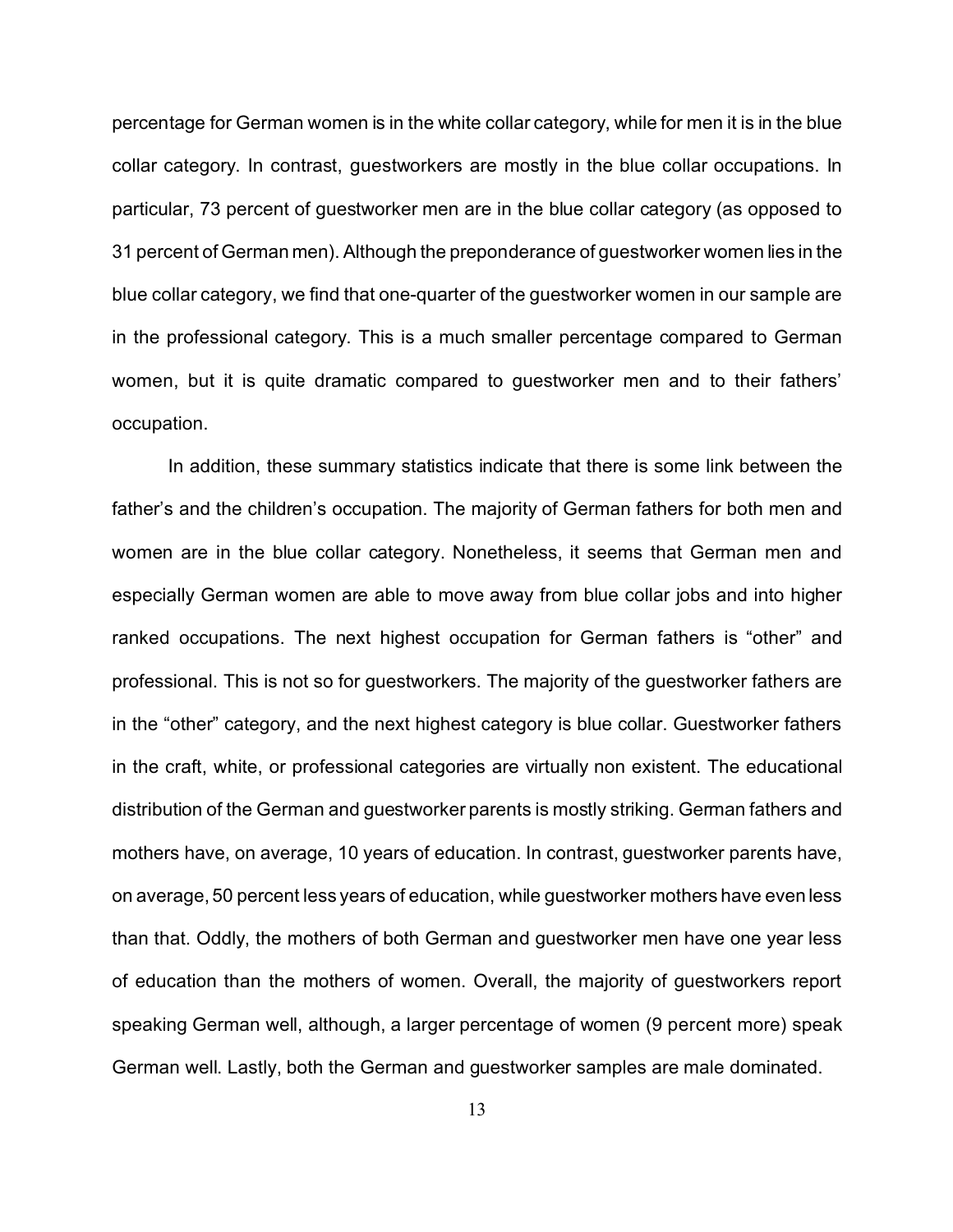#### **3.2 Multinomial Logit Estimates**

This section presents the results of the human capital and family background multinomial logits for both West Germans and immigrants. Specifically, it presents the log odds ratios of choosing pairings of occupations. There are 10 unique and distinct comparative choices.

We first discuss the multinomial logit results for the West Germans. Table 3 presents the results of the human capital multinomial logit. The first column shows the odds of choosing an occupation among the 5 alternatives. Table 3 reveals significant differences in the odds of choosing an occupation between German men and women. The coefficients on the sex variable are numerically larger than the coefficients of the other variables. Men are more likely to choose the blue collar or craft categories over any other alternative. Conversely, these results show that German women have a higher probability of choosing a white collar or professional category over any other alternative. Of course, we realize that choices are in part the result of preferences and part the result of chances and discrimination. Unfortunately, we are unable to disentangle these parts. Our tentative explanation is that existing laws, and restrictive traditional practices may inhibit women from accessing more full-time blue collar or craft occupations even when they want to.

Our results support the human capital hypothesis. The years of education variable is significant and positive in almost all comparisons. Additional years of education prompt Germans into always choosing the higher-numbered occupation, ceteris paribus. In fact, the years of education coefficient is larger and more significant when the contrast between occupations is big. For example, an additional year of education increases the odds of becoming a professional as opposed to a menial worker. Each additional year of education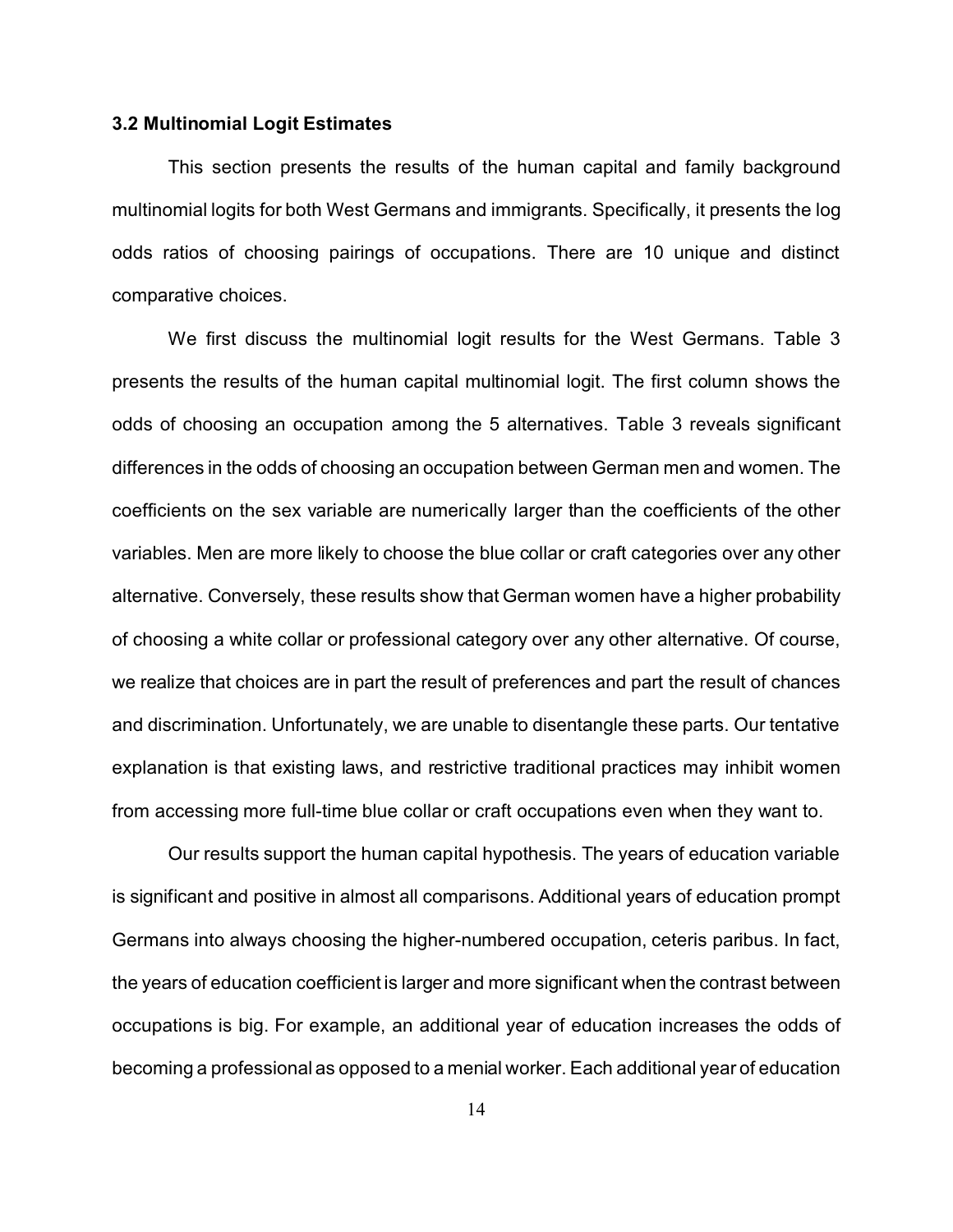increases the probability of becoming a professional. As expected, more educated Germans are able to climb up the job hierarchy. These results are in congruence with earlier findings in the US (e.g., Schmidt and Strauss, 1975).

The coefficients of the experience variable are significant, but have enigmatic signs. We find that Germans with more experience choose the menial category over blue collar and even over white collar; they also choose the craft category over the blue or white collar categories, and the professional category over blue or white collar. We suspect that the experience variable captures the age distribution of individuals. Our explanation for these results is, therefore, that in Germany individual workers make their occupational choices early in life and they usually stay within that occupation, in a broad sense. For example, those who have chosen the menial category will always choose that category even if they have accumulated a lot of experience. With more experience menial workers might be rewarded more financially, but they will not be able to make a leap into a higher ranked category.<sup>9</sup> This also applies to the craft category workers who choose craft over blue and over white collar. Besides, changing occupations entails high transaction, retraining, and opportunity costs. This is especially true if there is labor market dichotomy. However, for individuals in the upper ranked categories, such as white collar and professional, it is possible to change occupations with additional years of experience. More experience in this case entails seniority, and through promotions workers in the white collar category may effectively choose the professional category. In sum, more experience - which indicates older workers - will drive workers to choose the same occupation in which they are in.

 $^9$  For example, a construction worker with 30 years of experience will never become a professor.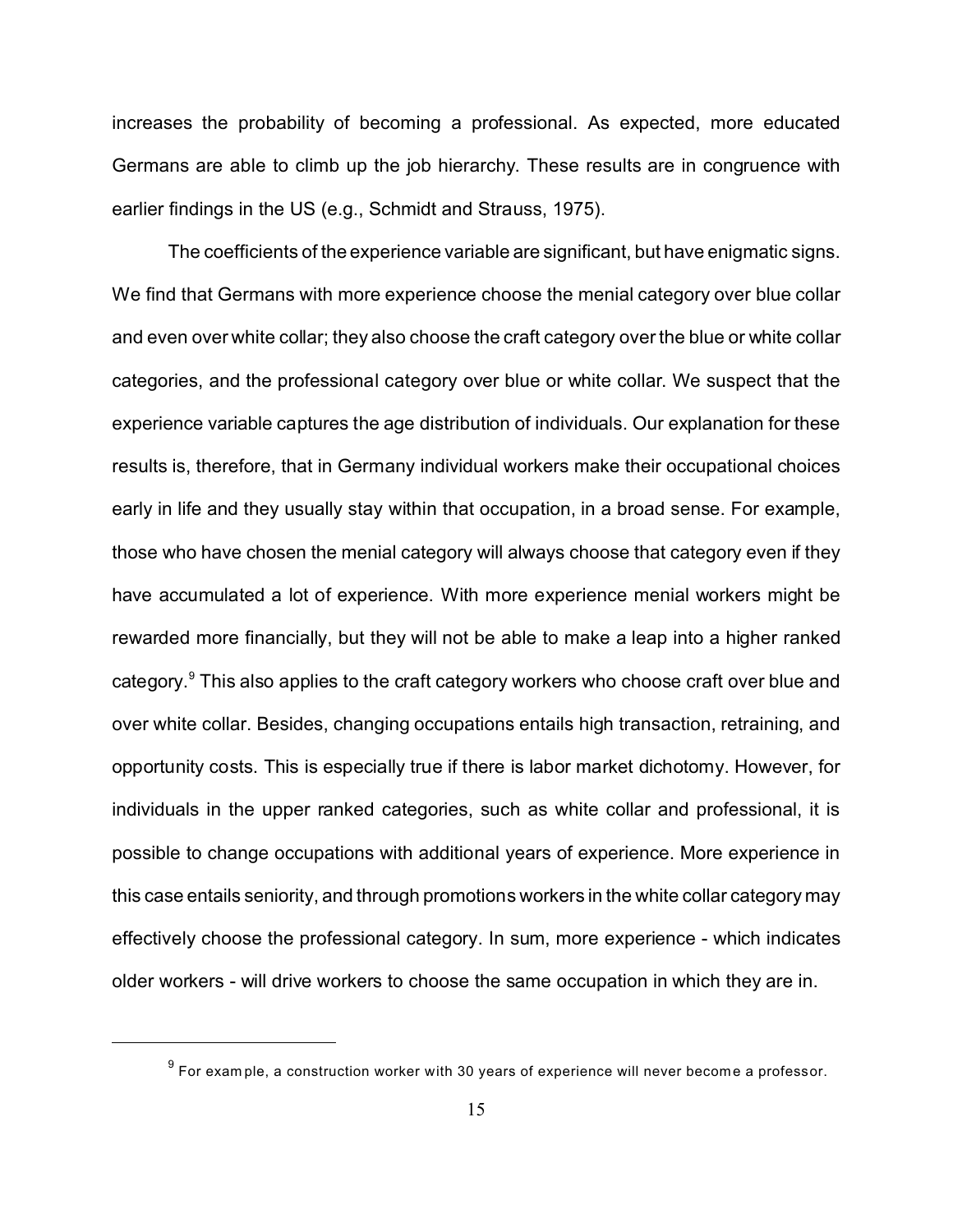When we compare Tables 3 and 4 we see that the inclusion of parental characteristics does not really change the coefficients of the sex variable, of education and experience. With regards to the estimation of parental background characteristics in Table 4, we were surprised to find that father's or mother's education are not significant determinants of occupational choice for Germans. We suspect that this is due to the small variation in these variables.<sup>10</sup> In a uniform and traditional society like Germany, the majority of individuals grow up in households with both parents where almost all fathers and mothers have about the same years of education.

On the other hand, our results confirm the idea that people follow their father's occupation (Columns 8-12). We find that, for West Germans, the father's occupation is statistically significant and has a differential impact on their occupational choice in a number of cases. Note that in the estimations, menial is the reference category. We find that Germans whose father is in the white collar category (Column 10) choose white collar over blue collar jobs; and Germans whose father is in the professional category (Column 11) choose the professional category over blue collar and the professional category over white collar. When the father is in the father other category, workers choose to be in the craft group and away from blue collar.<sup>11</sup> In sum, father's occupation is important only for the higher-numbered occupations. This finding is consistent with Behrman and Taubman

 $10$  We also run the model with parental education alone. We found that only the father's education matters and only when Germ ans choose the professional group versus the blue collar, craft, and white collar groups.

<sup>&</sup>lt;sup>11</sup> Recall that the *F\_other* category includes self-employed fathers. We suspect that there might be some similarities between this category and the craft category. On the other hand, if the self-employed guestworkers are those who migrated as blue collar but with time in Germany they were able to open their own business, then our results point to an occupational upward mobility for the guestworker children.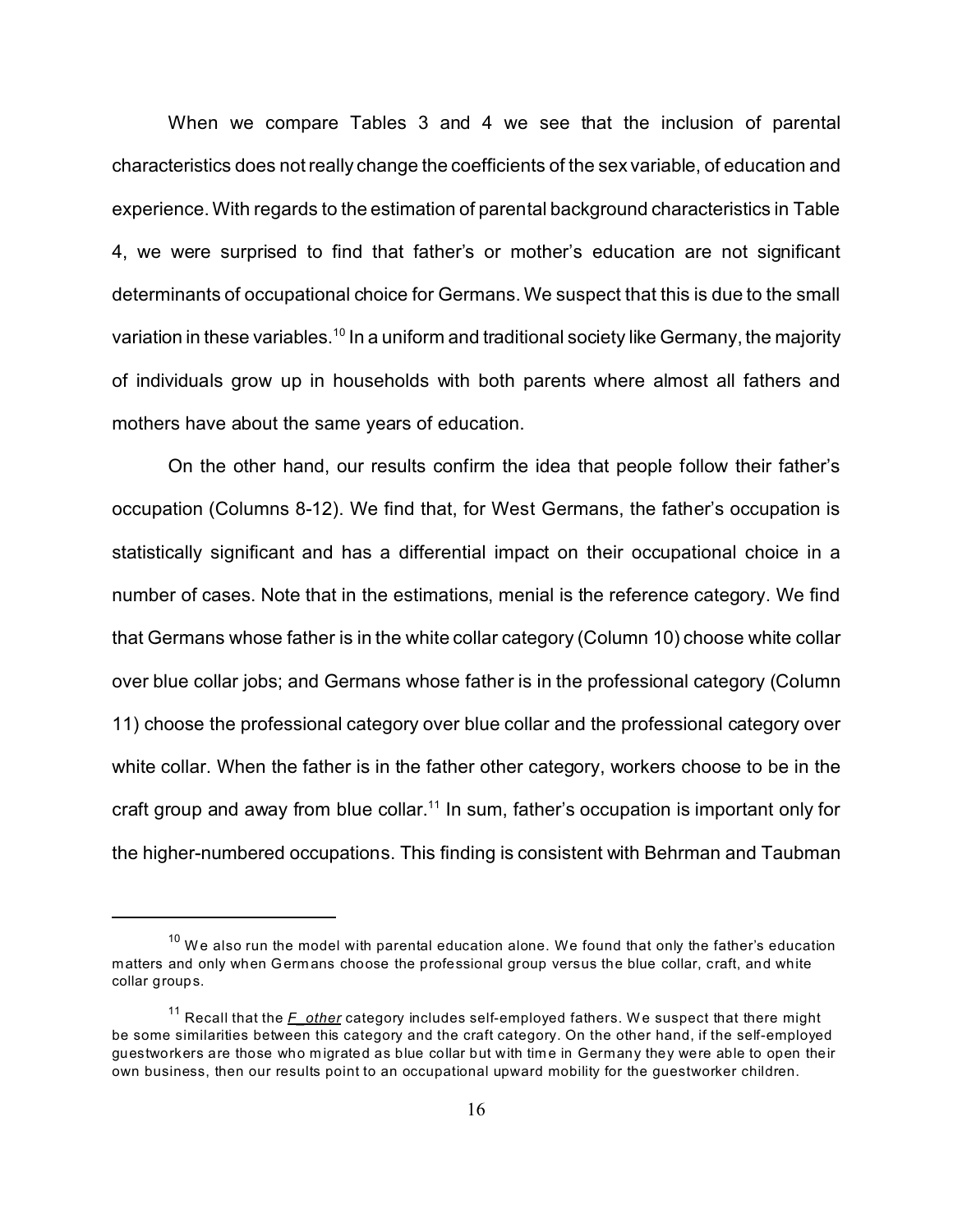(1990) on the intergenerational elasticity of income and with Zimmerman (1992) (see Footnote 1).

We now investigate the multinomial logit results for the guestworkers. Tables 5 and 6 present the estimation results for the immigrant samples. Similar to the results for Germans, we find that immigrant women choose higher-numbered occupations, while immigrant men choose the blue collar and craft categories over any other occupation. Human capital, mainly years of education, is significant in choosing higher occupations. Each additional year of schooling increases the odds of becoming a professional as opposed to a menial worker. Fluency in German language increases the probability of choosing a higher ranked occupation but only when the alternative is choosing menial or blue collar; it has no effect on the choice of blue collar against menial. Both of these human capital variables (education and speaking German well) exert strong and positive differential effects on the occupational upgrading of immigrants.

Yet, the estimation results on the experience variable in Table 5 clearly indicate that guestworkers in Germany are led into a lower numbered occupation with additional years of experience. These results reinforce our earlier explanation on Germans. Those workers who made the "wrong" choice earlier in life, are confined in that occupation for the rest of their productive lives. Moreover, these results confirm that the older workers are in the lower ranked occupations. Similar to the German results, the last row of Table 5 shows that more years of experience induce immigrants to choose the professional category over the white collar category.

The role of the parental characteristics is presented in Table 6. With the exception of the experience variable, where the coefficients became smaller in absolute terms, the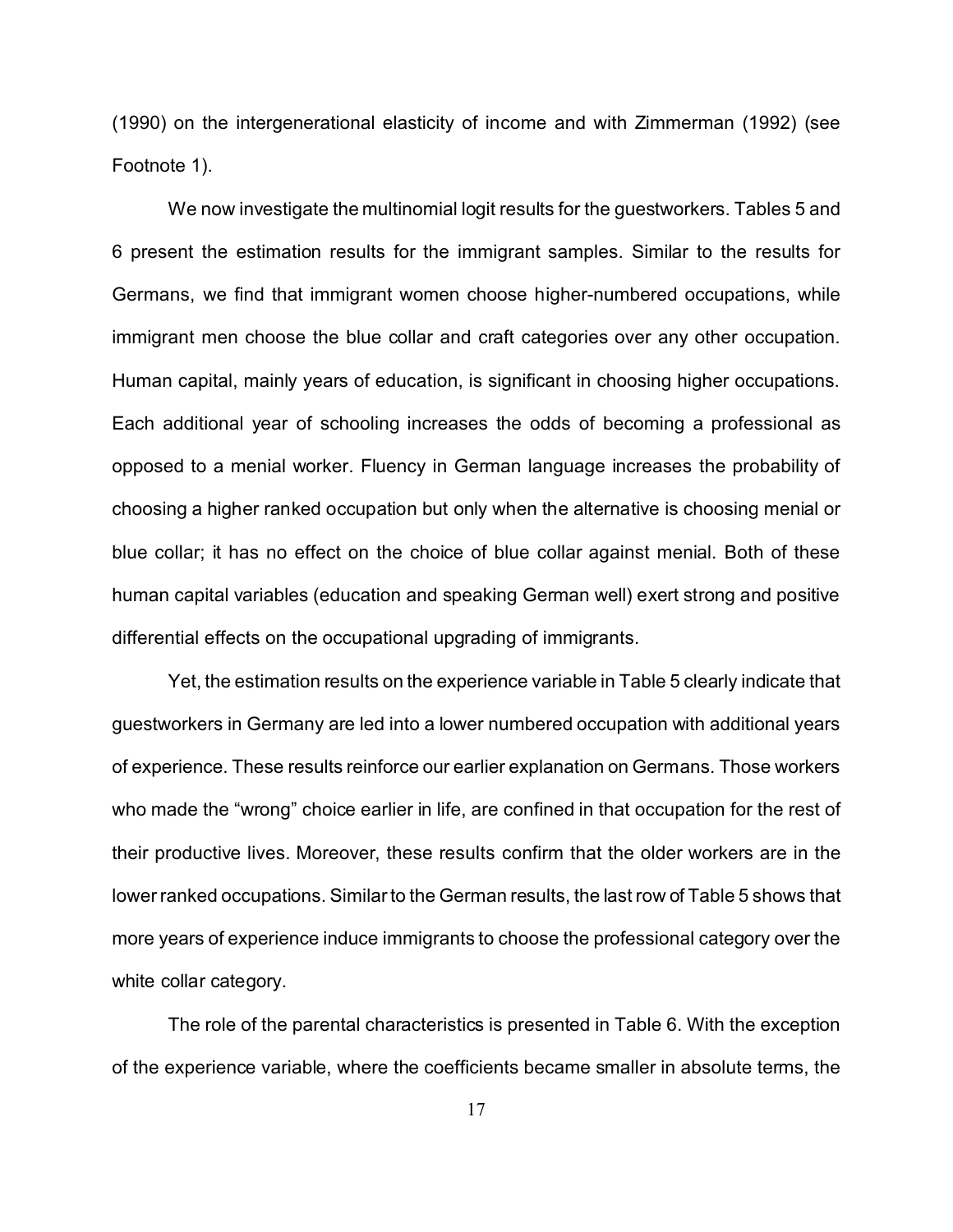coefficients of sex and education largely remained the same in comparison to Table 5. Different from the Germans, the occupations of the father are not significant for most of the log odds combinations.<sup>12</sup> Immigrants are more likely to chose blue collar over white collar occupation when their father is in the other occupation category. With regards to the parental education we find that a more educated immigrant mother exerts significant influence on the occupational choice of children but only when choosing a professional over a blue collar category.<sup>13</sup> More educated immigrant fathers exhibit no significant effects on the occupational choices of their kids independent of the alternative under study. In the case of the West Germans, parental education was completely ineffective.

#### **4. Discussion**

In this paper we employed data from the German Socio-economic Panel (GSOEP) to predict the occupational choice of men and women in Germany across generations. For both Germans and immigrants we find some surprisingly similar results. Sex significantly and differentially affects occupational choices even after we control for human capital and other characteristics, with women being sorted into white or professional jobs. Unlike the US where individuals can alter their occupational choices over time, individuals in Germany make their choices early on and are in a way "stuck" with them. For example, the German educational system emphasizes 'tracks' and individuals must choose the right track from

 $12$  Recall that the variable father white includes the craft, white, and professional categories, and the reference category is father in a menial occupation.

 $13$  As we did for Germans, here too we run the model with parental education alone. We found that both the father's and the mother's education matters. That is, more educated parents may stir their children away from menial and blue collar jobs and inspire them to choose a higher numbered occupation.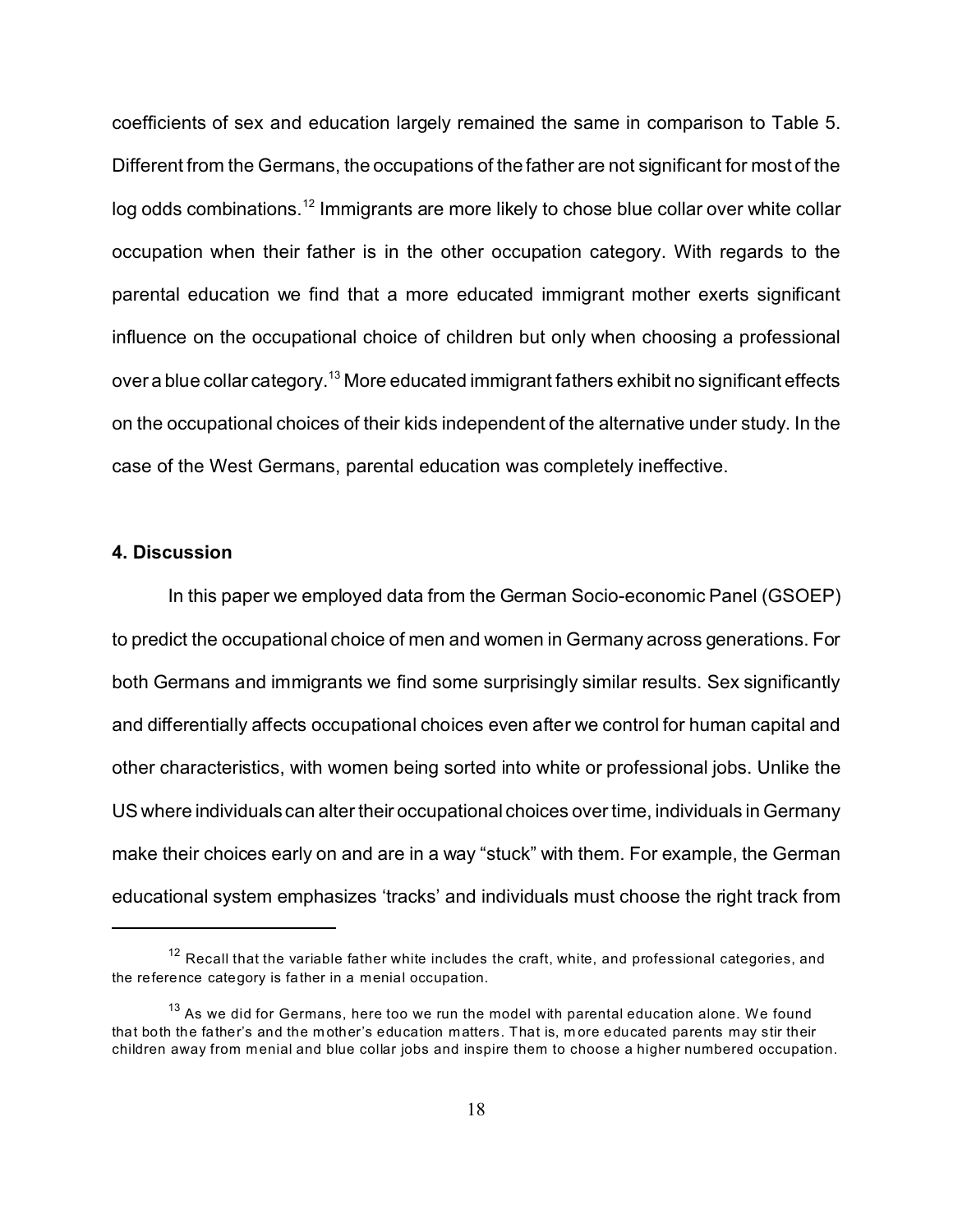the age of 6. In that context, the role of parents is crucial. West Germans have an inherited advantage of being natives. Moreover, Germans whose father is in a white collar occupation have access to valuable social connections and more chances for economic success. Overall, we find some signs of persistence in the occupational choices for Germans, but not for immigrants.

In general, we find that guestworkers are concentrated in the "traditional migrant occupations." They are indeed at a disadvantage with regards to family background characteristics. Yet, we find that guestworker women are able to break the barriers and attain higher ranked occupations than their fathers.

In conclusion, we find that in Germany individuals from different family backgrounds do not face equal options. We find some evidence that individuals inherit their social status and their position in the occupational distribution. Family background affects occupational choices both directly through genetic endowment, social connections, and wealth, and indirectly through education. More education increases the probability of occupational upgrading. That is, more educated individuals have a higher probability of advancing into occupations that offer higher earnings and social status. Our results confirm earlier results on occupational attainment.

Our results with respect to family background influence on the occupational choice are not as powerful as the results of intergenerational studies on earnings. We realize that this study is a study on occupational choice and not on earnings. Nonetheless, because earnings, occupations, and economic status are interlinked in Germany we had expected to find a stronger influence of parental characteristics on occupational choice.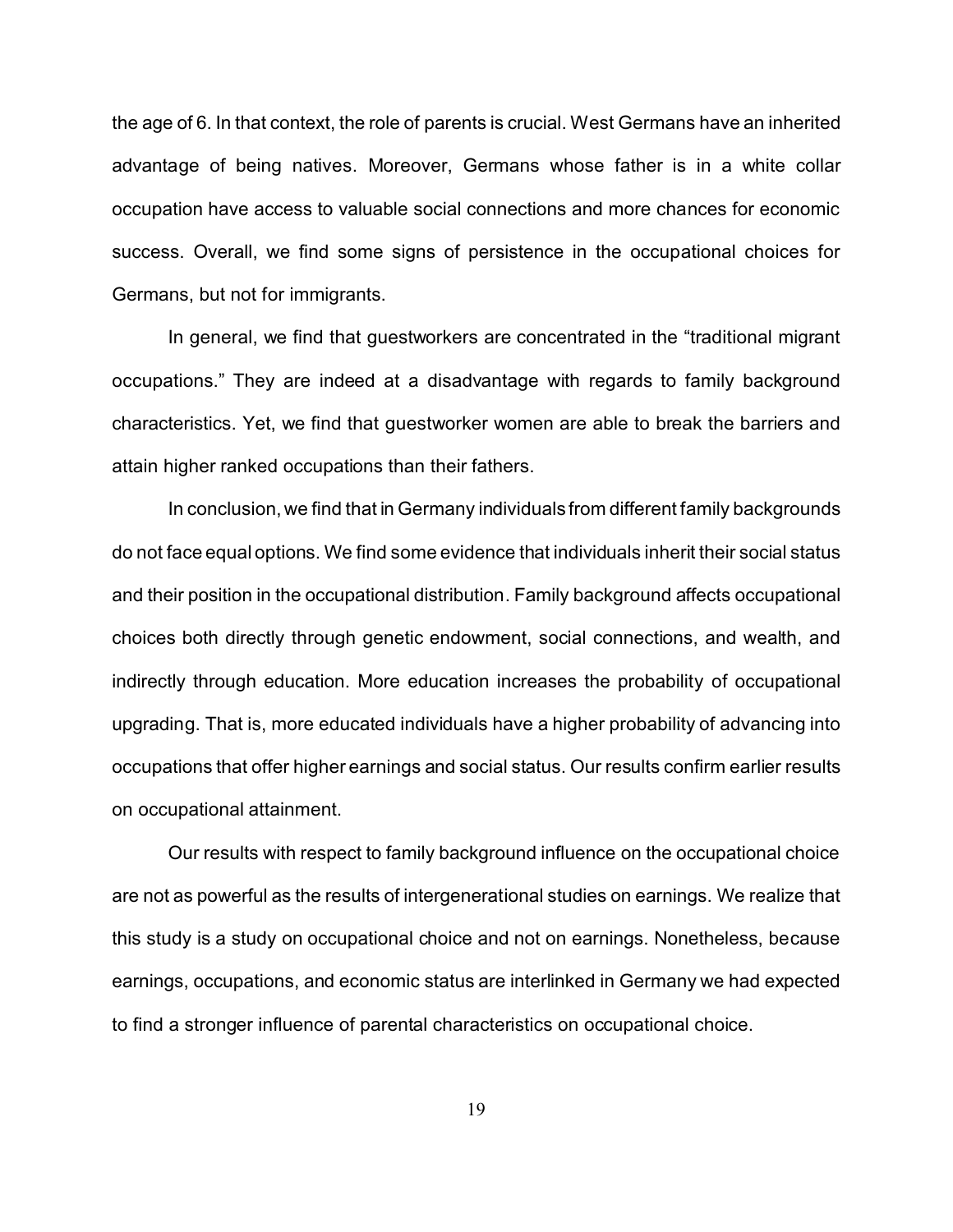| TABLE 1: OCCUPATIONAL CATEGORIES |  |
|----------------------------------|--|
|----------------------------------|--|

|                     | <b>Constructed Dependent Variable</b> | <b>GSOEP Contents</b>                                                                              |  |  |  |
|---------------------|---------------------------------------|----------------------------------------------------------------------------------------------------|--|--|--|
| Menial              | (0)                                   | Unskilled Blue Collar Workers, Unskilled<br>White Collar Workers                                   |  |  |  |
| <b>Blue Collar</b>  | (1)                                   | Trained Blue Collar Workers, Semi-<br><b>Skilled and Skilled Blue Collar Workers</b>               |  |  |  |
| Craft               | (2)                                   | Industry and Other Foremen,<br><b>Independent Farmers, and Master</b><br>Craftsmen                 |  |  |  |
| <b>White Collar</b> | (3)                                   | Semi-skilled White Collar Workers, Low<br>and Middle Level Civil Servants                          |  |  |  |
| Professional        | (4)                                   | Professional, Semi-professional,<br>Managerial, Upper and Executive Level<br><b>Civil Servants</b> |  |  |  |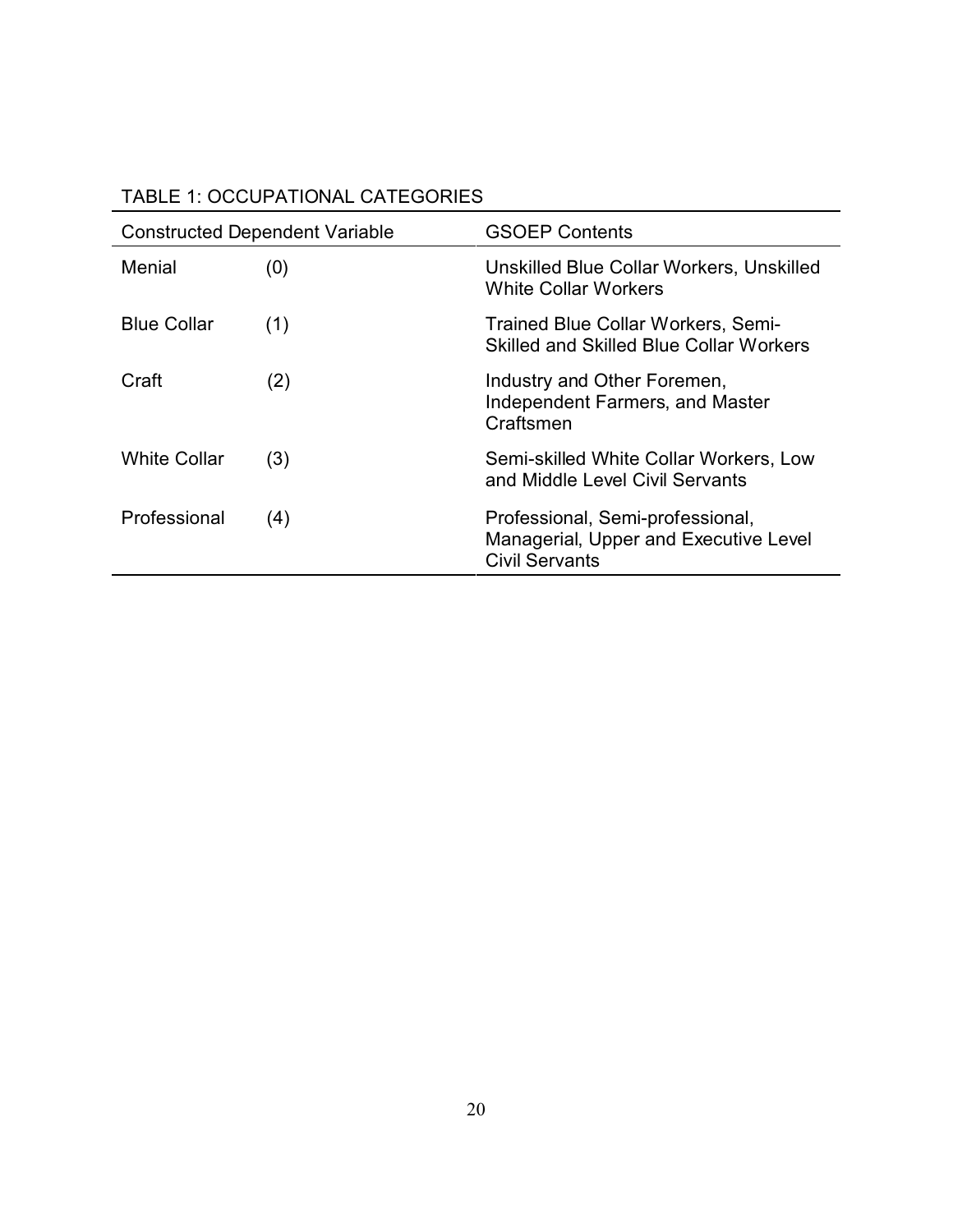|                                    |                   | <b>WEST GERMANS</b> |                   | <b>IMMIGRANTS</b>   |
|------------------------------------|-------------------|---------------------|-------------------|---------------------|
|                                    | <b>MEN</b><br>(1) | <b>WOMEN</b><br>(2) | <b>MEN</b><br>(3) | <b>WOMEN</b><br>(4) |
| Age in years                       | 39                | 36                  | 38                | 37                  |
| <b>Total Education in years</b>    | 12                | 12                  | 10                | 10                  |
| Experience in years                | 21                | 19                  | 22                | 21                  |
| Speak German well (in %)           | 100               | 100                 | 66                | 72                  |
| Menial (in %)                      | $\overline{2}$    | $\overline{7}$      | 11                | 18                  |
| Blue collar (in %)                 | 31                | 15                  | 73                | 45                  |
| Craft (in %)                       | 10                | $\overline{2}$      | 5                 | 1                   |
| White collar (in %)                | 9                 | 17                  | 3                 | 11                  |
| Professional (in %)                | 48                | 60                  | 8                 | 25                  |
| Father in menial occupation (in %) | 5                 | 6                   | 8                 | 6                   |
| Father in blue collar (in %)       | 36                | 37                  | 27                | 23                  |
| Father in craft (in %)             | $\overline{7}$    | 6                   | 1                 | $\overline{2}$      |
| Father in white collar (in %)      | $\overline{7}$    | 5                   | $\mathbf{1}$      | $\mathbf 0$         |
| Father in professional (in %)      | 19                | 22                  | $\overline{2}$    | $\overline{2}$      |
| Father in other occupation (in %)  | 25                | 23                  | 61                | 68                  |
| Father's education in years        | 10                | 10                  | 5                 | 5                   |
| Mother's education in years        | 9                 | 10                  | 3                 | 4                   |
| <b>Number of Observations</b>      | 1275              | 555                 | 514               | 253                 |

### TABLE 2. SELECTED MEAN CHARACTERISTICS OF FULL TIME WORKERS BY GENDER AND ETHNICITY

Source: Own calculations from GSOEP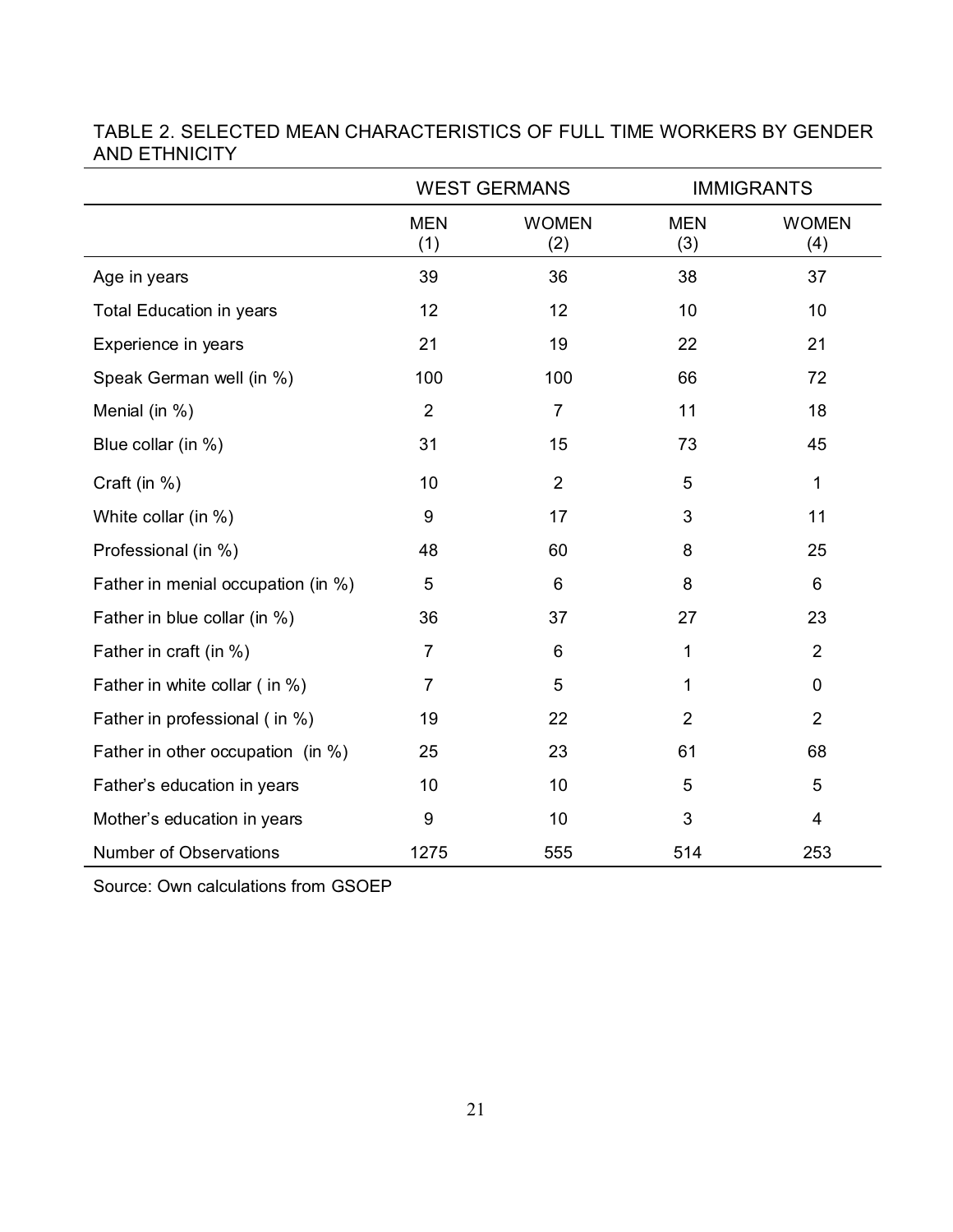| Dependent Variable: log odds     | Constant    | Sex        | Education   | Experience |
|----------------------------------|-------------|------------|-------------|------------|
| In (Blue Collar / Menial)        | 2.111       | 1.887*     | $-0.060$    | $-0.034*$  |
|                                  | (1.529)     | (6.677)    | $(-0.474)$  | $(-2.772)$ |
| In (Craft / Menial)              | $-5.263*$   | $2.644*$   | $0.373*$    | 0.003      |
|                                  | $(-3.297)$  | (6.362)    | (2.64)      | (0.221)    |
| In (White Collar / Menial)       | $-3.127*$   | 0.347      | $0.455*$    | $-0.036*$  |
|                                  | $(-2.154)$  | (1.189)    | (3.471)     | $(-2.736)$ |
| In (Professional / Menial)       | $-8.839*$   | 0.375      | $0.997*$    | 0.003      |
|                                  | $(-6.294)$  | (1.386)    | (7.870)     | (0.219)    |
| In (Craft / Blue Collar)         | $-7.375*$   | $0.757*$   | $0.433*$    | $0.037*$   |
|                                  | $(-6.989)$  | (2.139)    | (4.842)     | (3.877)    |
| In (White / Blue Collar)         | $-5.238*$   | $-1.540*$  | $0.515*$    | $-0.002$   |
|                                  | $(-6.082)$  | $(-8.018)$ | (6.763)     | $(-0.272)$ |
| In (Professional / Blue Collar)  | $-10.951*$  | $-1.512*$  | $1.057*$    | $0.037*$   |
|                                  | $(-14.204)$ | $(-9.307)$ | (15.585)    | (5.489)    |
| In (White Collar / Craft)        | 2.136       | $-2.297*$  | 0.082       | $-0.04*$   |
|                                  | (1.954)     | $(-6.387)$ | (0.906)     | $(-3.54)$  |
| In (Professional / Craft)        | $-3.576*$   | $-2.269*$  | $0.624*$    | $-0.0005$  |
|                                  | $(-3.723)$  | $(-6.634)$ | (7.995)     | $(-0.053)$ |
| In (Professional / White Collar) | $-5.713*$   | 0.028      | $0.542*$    | $0.039*$   |
|                                  | $(-8.105)$  | (0.171)    | (9.379)     | (4.763)    |
| Log Likelihood                   |             |            | $-1855.593$ |            |
| $\chi^2$                         |             |            | 869.413     |            |
| No. of Observations              |             |            | 1830        |            |

## TABLE 3: WEST GERMAN SAMPLE; HUMAN CAPITAL MULTINOMIAL LOGIT RESULTS (Coefficients and t-ratios)

\* indicates significance at the 5 per cent level in a two-tailed test (p < 0.05) Source: Own calculations from GSOEP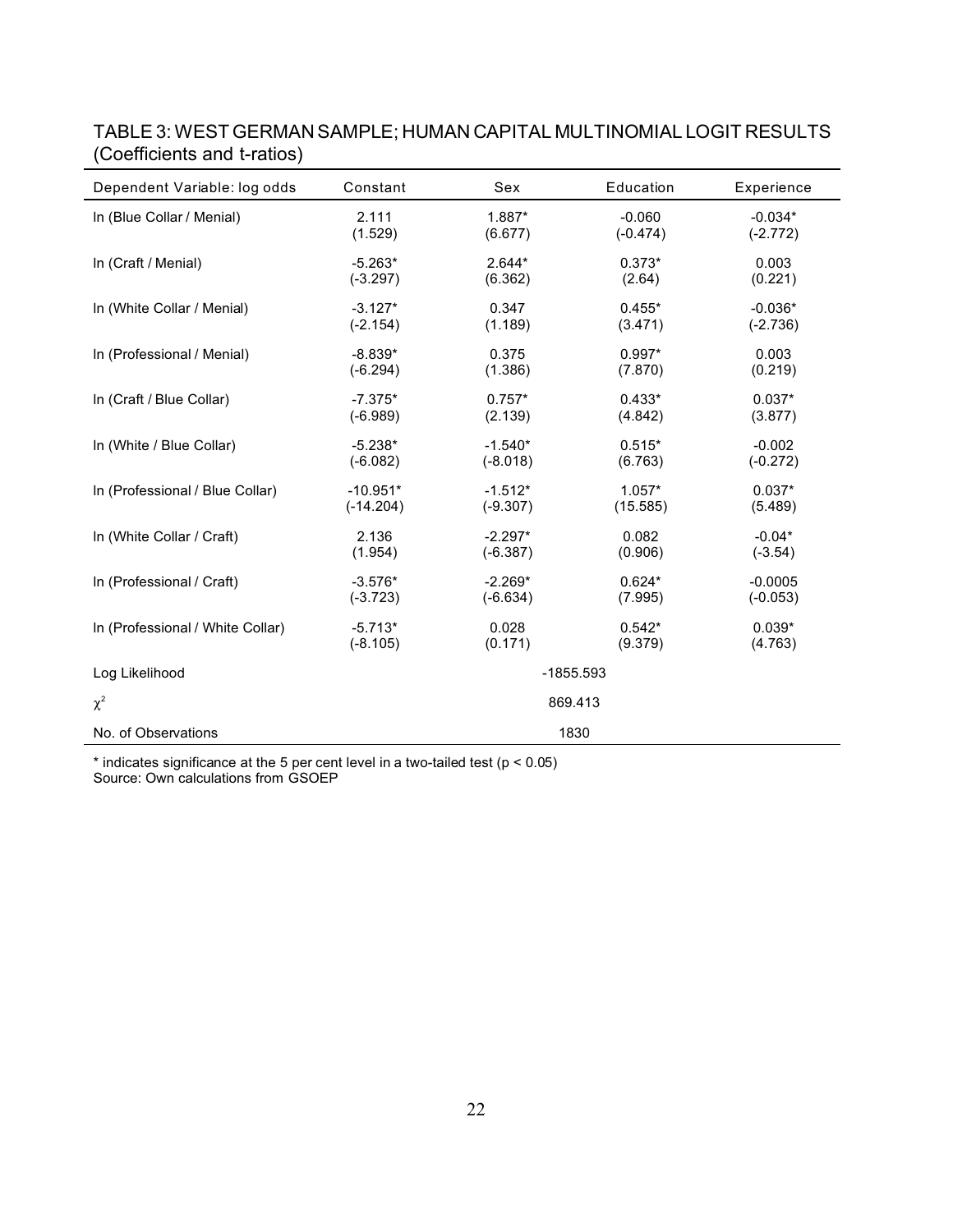| TABLE 4: WEST GERMAN SAMPLE; MULTINOMIAL LOGIT RESULTS, HUMAN CAPITAL AND FAMILY BACKGROUND (Coefficients and |  |  |  |  |  |  |
|---------------------------------------------------------------------------------------------------------------|--|--|--|--|--|--|
| t-ratios)                                                                                                     |  |  |  |  |  |  |

| Dependent<br>Variable | Constant    | Sex        | Education  | Experience | Father's<br>Education | Mother's<br>Education | <b>Father Blue</b><br>collar | <b>Father Craft</b> | Father<br>White collar | Father<br>Professional | Father<br>Other |
|-----------------------|-------------|------------|------------|------------|-----------------------|-----------------------|------------------------------|---------------------|------------------------|------------------------|-----------------|
| ln(B/M)               | 3.102       | 1.918*     | $-0.026$   | $-0.033*$  | $-0.135$              | 0.052                 | $-0.535$                     | 1.024               | $-1.298$               | $-0.526$               | $-0.649$        |
|                       | (1.929)     | (6.730)    | $(-0.203)$ | $(-2.573)$ | $(-1.813)$            | (0.678)               | $(-0.829)$                   | (0.855)             | $(-1.606)$             | $(-0.673)$             | $(-0.960)$      |
| In(C/M)               | $-3.782*$   | $2.663*$   | $0.387*$   | 0.001      | $-0.128$              | $-0.014$              | $-0.607$                     | 1.635               | $-1.341$               | $-0.125$               | 0.277           |
|                       | $(-2.074)$  | (6.365)    | (2.691)    | (0.047)    | $(-1.593)$            | $(-0.167)$            | $(-0.812)$                   | (1.286)             | $(-1.355)$             | $(-0.139)$             | (0.361)         |
| ln(W/M)               | $-1.723$    | 0.349      | $0.459*$   | $-0.034*$  | $-0.141$              | 0.049                 | $-0.832$                     | 0.842               | $-0.311$               | $-0.142$               | $-0.591$        |
|                       | $(-1.025)$  | (1.187)    | (3.436)    | $(-2.456)$ | $(-1.820)$            | (0.608)               | $(-1.237)$                   | (0.687)             | $(-0.381)$             | $(-0.177)$             | $(-0.841)$      |
| ln(P/M)               | $-8.011*$   | 0.393      | $0.984*$   | 0.007      | $-0.094$              | 0.037                 | $-0.434$                     | 1.568               | $-0.575$               | 0.612                  | $-0.340$        |
|                       | $(-4.947)$  | (1.438)    | (7.614)    | (0.578)    | $(-1.289)$            | (0.491)               | $(-0.670)$                   | (1.313)             | $(-0.725)$             | (0.793)                | $(-0.503)$      |
| In(C/B)               | $-6.884*$   | $0.745*$   | $0.413*$   | $0.034*$   | 0.006                 | $-0.066$              | $-0.072$                     | 0.612               | $-0.043$               | 0.401                  | $0.926*$        |
|                       | $(-5.982)$  | (2.093)    | (4.601)    | (3.399)    | (0.139)               | $(-1.330)$            | $(-0.158)$                   | (1.119)             | $(-0.061)$             | (0.722)                | (2.042)         |
| ln(W/B)               | $-4.825*$   | $-1.568*$  | $0.486*$   | $-0.001$   | $-0.006$              | $-0.003$              | $-0.297$                     | $-0.181$            | $0.987*$               | 0.384                  | 0.058           |
|                       | $(-5.005)$  | $(-8.077)$ | (6.302)    | $(-0.115)$ | $(-0.155)$            | $(-0.055)$            | $(-0.857)$                   | $(-0.389)$          | (2.183)                | (0.925)                | (0.157)         |
| ln(P/B)               | $-11.113*$  | $-1.524*$  | $1.010*$   | $0.040*$   | 0.040                 | $-0.015$              | 0.101                        | 0.544               | 0.723                  | $1.138*$               | 0.309           |
|                       | $(-13.052)$ | $(-9.262)$ | (14.771)   | (5.793)    | (1.182)               | $(-0.386)$            | (0.345)                      | (1.474)             | (1.785)                | (3.284)                | (0.997)         |
| ln(W/C)               | $2.059*$    | $-2.313*$  | 0.072      | $-0.035*$  | $-0.013$              | 0.063                 | $-0.225$                     | $-0.793$            | 1.030                  | $-0.017$               | $-0.868$        |
|                       | (1.687)     | $(-6.391)$ | (0.795)    | $(-3.013)$ | $(-0.244)$            | (1.090)               | $(-0.444)$                   | $(-1.265)$          | (1.421)                | $(-0.028)$             | $(-1.701)$      |
| In(P/C)               | $-4.229*$   | $-2.269*$  | $0.597*$   | 0.007      | 0.034                 | 0.051                 | 0.173                        | $-0.068$            | 0.765                  | 0.738                  | $-0.617$        |
|                       | $(-3.923)$  | $(-6.591)$ | (7.580)    | (0.674)    | (0.756)               | (1.035)               | (0.372)                      | $(-0.124)$          | (1.115)                | (1.349)                | $(-1.337)$      |
| In(P/W)               | $-6.288*$   | 0.044      | $0.525*$   | $0.041*$   | 0.046                 | $-0.012$              | 0.398                        | 0.726               | $-0.264$               | $0.755*$               | 0.251           |
|                       | $(-7.709)$  | (0.262)    | (8.922)    | (4.885)    | (1.205)               | $(-0.271)$            | (1.170)                      | (1.632)             | $(-0.645)$             | (1.977)                | (0.705)         |
| Log L                 |             |            |            |            |                       | $-1812.870$           |                              |                     |                        |                        |                 |
| $\chi^2$              |             |            |            |            |                       | 954.859               |                              |                     |                        |                        |                 |
| Obs.                  |             |            |            |            |                       | 1830                  |                              |                     |                        |                        |                 |

Note: M = Menial, B = Blue Collar, C = Craft, W = White Collar, P = Professional

\* indicates significance at the 5 per cent level in a two-tailed test (p < 0.05)

Source: Own calculations from GSOEP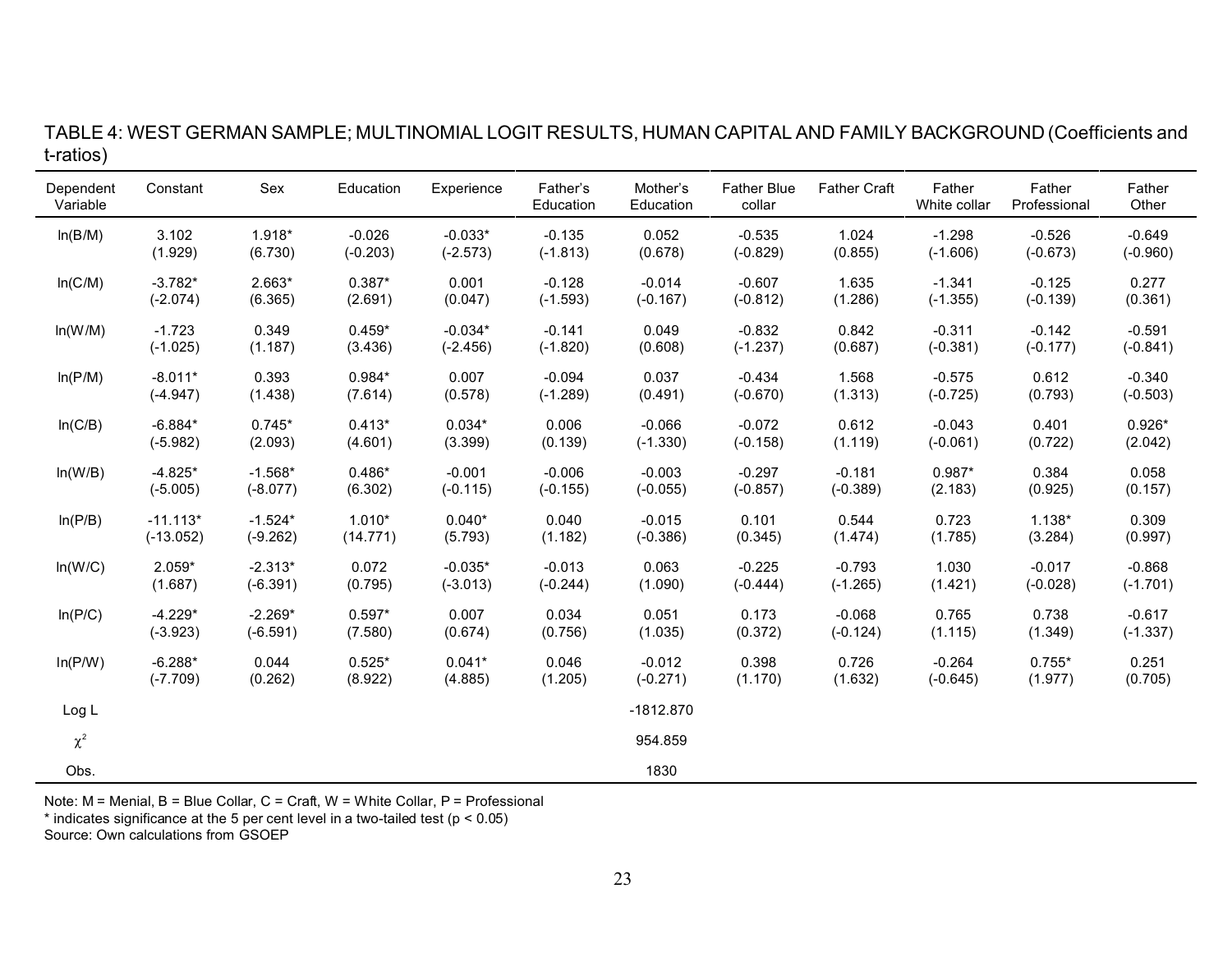| Dependent Variable: log odds     | Constant   | Sex        | Education | Experience | Speak<br>German Well |
|----------------------------------|------------|------------|-----------|------------|----------------------|
| In (Blue Collar / Menial)        | $-0.357$   | 1.538*     | 0.069     | $-0.0006$  | 0.1642               |
|                                  | $(-0.538)$ | (7.372)    | (1.202)   | $(-0.058)$ | (0.763)              |
| In (Craft / Menial)              | $-7.152*$  | 2.809*     | 0.195     | 0.002      | 1.846*               |
|                                  | $(-4.016)$ | (3.656)    | (1.465)   | (0.135)    | (2.361)              |
| In (White Collar / Menial)       | $-3.563*$  | $-0.241$   | $0.276*$  | $-0.080*$  | $1.724*$             |
|                                  | $(-2.773)$ | $(-0.651)$ | (2.701)   | $(-4.259)$ | (3.048)              |
| In (Professional / Menial)       | $-9.201*$  | $-0.270$   | $0.737*$  | $-0.033*$  | $2.134*$             |
|                                  | $(-7.869)$ | $(-0.836)$ | (8.292)   | $(-2.283)$ | (4.421)              |
| In (Craft / Blue Collar)         | $-6.795*$  | 1.271      | 0.127     | 0.003      | 1.682*               |
|                                  | $(-4.013)$ | (1.687)    | (1.014)   | (0.174)    | (2.207)              |
| In (White / Blue Collar)         | $-3.206*$  | $-1.779*$  | $0.207*$  | $-0.079*$  | $1.560*$             |
|                                  | $(-2.669)$ | $(-5.265)$ | (2.209)   | $(-4.500)$ | (2.835)              |
| In (Professional / Blue Collar)  | $-8.844*$  | $-1.808*$  | $0.667*$  | $-0.032*$  | 1.970*               |
|                                  | $(-8.387)$ | $(-6.344)$ | (8.635)   | $(-2.537)$ | (4.267)              |
| In (White Collar / Craft)        | 3.588      | $-3.051*$  | 0.080     | $-0.083*$  | $-0.121$             |
|                                  | (1.773)    | $(-3.772)$ | (0.534)   | $(-3.199)$ | $(-0.130)$           |
| In (Professional / Craft)        | $-2.048$   | $-3.080*$  | $0.541*$  | $-0.035$   | 0.287                |
|                                  | $(-1.071)$ | $(-3.914)$ | (3.889)   | $(-1.573)$ | (0.327)              |
| In (Professional / White Collar) | $-5.637*$  | $-0.029$   | $0.460*$  | $0.047*$   | 0.409                |
|                                  | $(-4.019)$ | $(-0.074)$ | (4.567)   | (2.402)    | (0.606)              |
| Log Likelihood                   |            |            | $-709.95$ |            |                      |
| $\chi^2$                         |            |            | 357.06    |            |                      |
| No. of Obs.                      |            |            | 767       |            |                      |

TABLE 5: IMMIGRANT SAMPLE; HUMAN CAPITAL MULTINOMIAL LOGIT RESULTS (Coefficients and t-ratios)

\* indicates significance at the 5 per cent level in a two-tailed test (p < 0.05) Source: Own calculations from GSOEP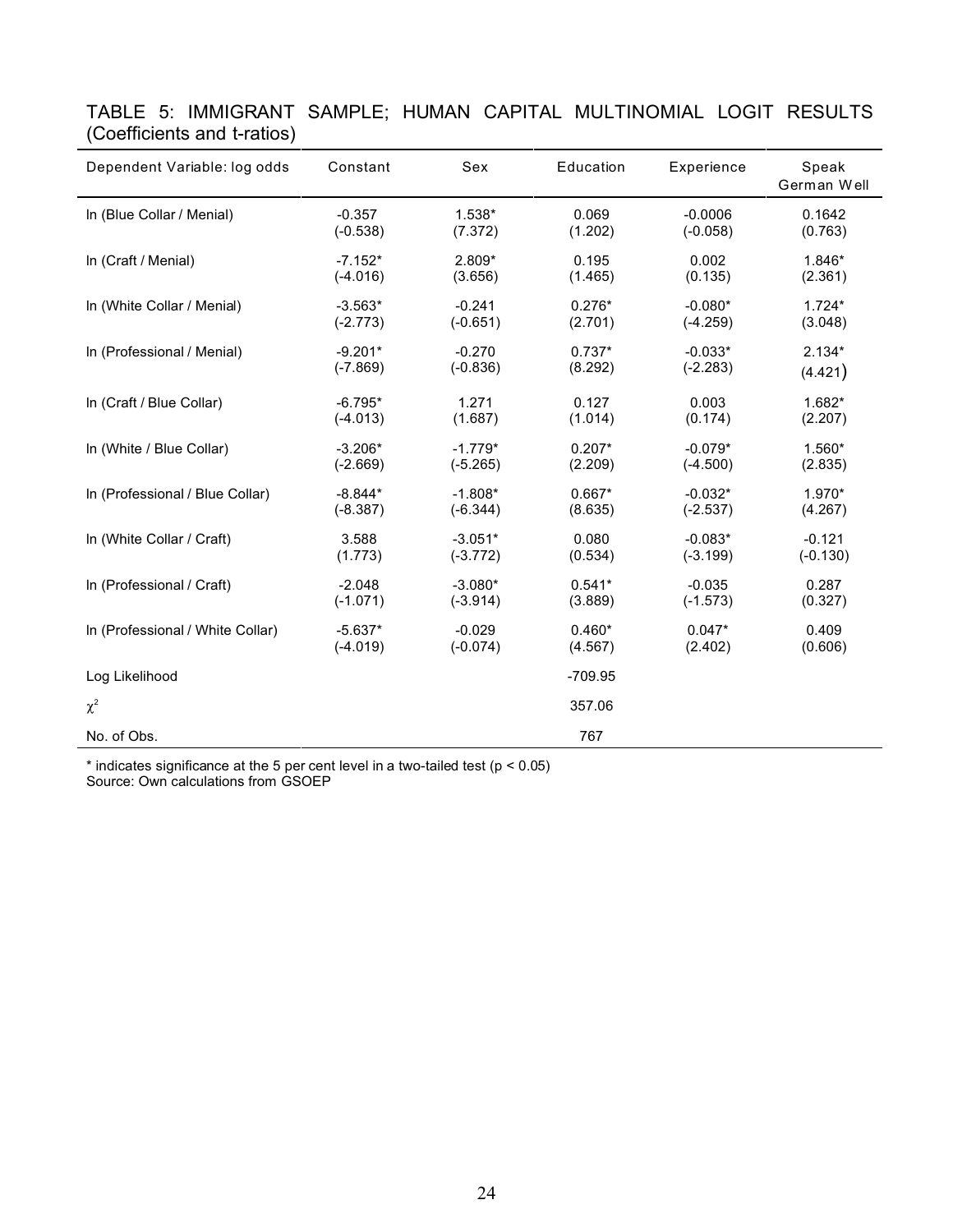| Log Odds | Constant   | Sex        | Education | Experience | Speak<br>German | Father's<br>Education | Mother's<br>Education | <b>Father Blue</b><br>Collar | Father<br><b>White</b> | Father<br>Other |
|----------|------------|------------|-----------|------------|-----------------|-----------------------|-----------------------|------------------------------|------------------------|-----------------|
| ln(B/M)  | $-0.593$   | $1.487*$   | 0.093     | 0.002      | 0.185           | $-0.015$              | $-0.055$              | 0.590                        | 1.350                  | 0.086           |
|          | $(-0.783)$ | (6.903)    | (1.575)   | (0.201)    | (0.822)         | $(-0.558)$            | $(-1.890)$            | (1.196)                      | (1.154)                | (0.179)         |
| In(C/M)  | $-6.903*$  | 2.833*     | 0.213     | $-0.003$   | 1.906*          | $-0.056$              | $-0.003$              | $-0.228$                     | 1.680                  | $-0.082$        |
|          | $(-3.681)$ | (3.640)    | (1.579)   | $(-0.124)$ | (2.408)         | $(-0.884)$            | $(-0.048)$            | $(-0.253)$                   | (1.020)                | $(-0.093)$      |
| ln(W/M)  | $-3.940*$  | $-0.467$   | $0.326*$  | $-0.040$   | $1.226*$        | 0.015                 | $-0.006$              | 0.483                        | $.34E-03$              | $-1.172$        |
|          | $(-2.806)$ | $(-1.209)$ | (3.055)   | $(-1.794)$ | (2.060)         | (0.339)               | $(-0.135)$            | (0.783)                      | (0.000)                | $(-1.666)$      |
| In(P/M)  | $-10.261*$ | $-0.364$   | $0.752*$  | $-0.007$   | $1.742*$        | 0.015                 | 0.046                 | 1.162                        | 1.843                  | $-0.033$        |
|          | $(-7.627)$ | $(-1.072)$ | (8.062)   | $(-0.392)$ | (3.468)         | (0.384)               | (1.165)               | (1.666)                      | (1.429)                | $(-0.045)$      |
| In(C/B)  | $-6.309*$  | 1.347      | 0.121     | $-0.006$   | $1.721*$        | $-0.041$              | 0.052                 | $-0.818$                     | 0.329                  | $-0.168$        |
|          | $(-3.568)$ | (1.766)    | (0.959)   | $(-0.217)$ | (2.236)         | $(-0.687)$            | (0.852)               | $(-1.014)$                   | (0.257)                | $(-0.210)$      |
| ln(W/B)  | $-3.346*$  | $-1.954*$  | $0.233*$  | $-0.043*$  | 1.041           | 0.030                 | 0.049                 | $-0.107$                     | $-1.350$               | $-1.258*$       |
|          | $(-2.554)$ | $(-5.500)$ | (2.376)   | $(-1.997)$ | (1.801)         | (0.777)               | (1.336)               | $(-0.205)$                   | $(-1.117)$             | $(-1.974)$      |
| ln(P/B)  | $-9.667*$  | $-1.851*$  | $0.659*$  | $-0.009$   | $1.557*$        | 0.031                 | $0.101*$              | 0.572                        | 0.492                  | $-0.119$        |
|          | $(-7.883)$ | $(-6.121)$ | (8.056)   | $(-0.569)$ | (3.237)         | (0.890)               | (3.019)               | (0.937)                      | (0.576)                | $(-0.178)$      |
| ln(W/C)  | 2.963      | $-3.301*$  | 0.112     | $-0.037$   | $-0.680$        | 0.071                 | $-0.003$              | 0.711                        | $-1.679$               | $-1.090$        |
|          | (1.384)    | $(-4.000)$ | (0.730)   | $(-1.119)$ | $(-0.713)$      | (1.031)               | $(-0.037)$            | (0.778)                      | $(-1.005)$             | $(-1.113)$      |
| In( P/C) | $-3.358$   | $-3.197*$  | $0.538*$  | $-0.004$   | $-0.164$        | 0.071                 | 0.049                 | 1.390                        | 0.163                  | 0.049           |
|          | $(-1.629)$ | $(-3.991)$ | (3.786)   | $(-0.118)$ | $(-0.183)$      | (1.078)               | (0.730)               | (1.442)                      | (0.114)                | (0.049)         |
| In(P/W)  | $-6.321*$  | 0.103      | $0.426*$  | 0.033      | 0.516           | .43E-03               | 0.051                 | 0.679                        | 1.842                  | 1.139           |
|          | $(-4.041)$ | (0.255)    | (4.050)   | (1.412)    | (0.733)         | (0.010)               | (1.232)               | (1.010)                      | (1.458)                | (1.444)         |
| Log L    | $-687.424$ |            |           |            |                 |                       |                       |                              |                        |                 |
| $\chi^2$ |            |            |           |            |                 | 402.114               |                       |                              |                        |                 |
| Obs      |            |            |           |            |                 | 767                   |                       |                              |                        |                 |

#### TABLE 6: IMMIGRANT SAMPLE; MULTINOMIAL LOGIT RESULTS, HUMAN CAPITAL AND FAMILY BACKGROUND (Coefficients and t-ratios)

Note: M = Menial, B = Blue Collar, C = Craft, W = White Collar, P = Professional

\* indicates significance at the 5 per cent level in a two-tailed test  $(p < 0.05)$ 

Source: Own calculations from GSOEP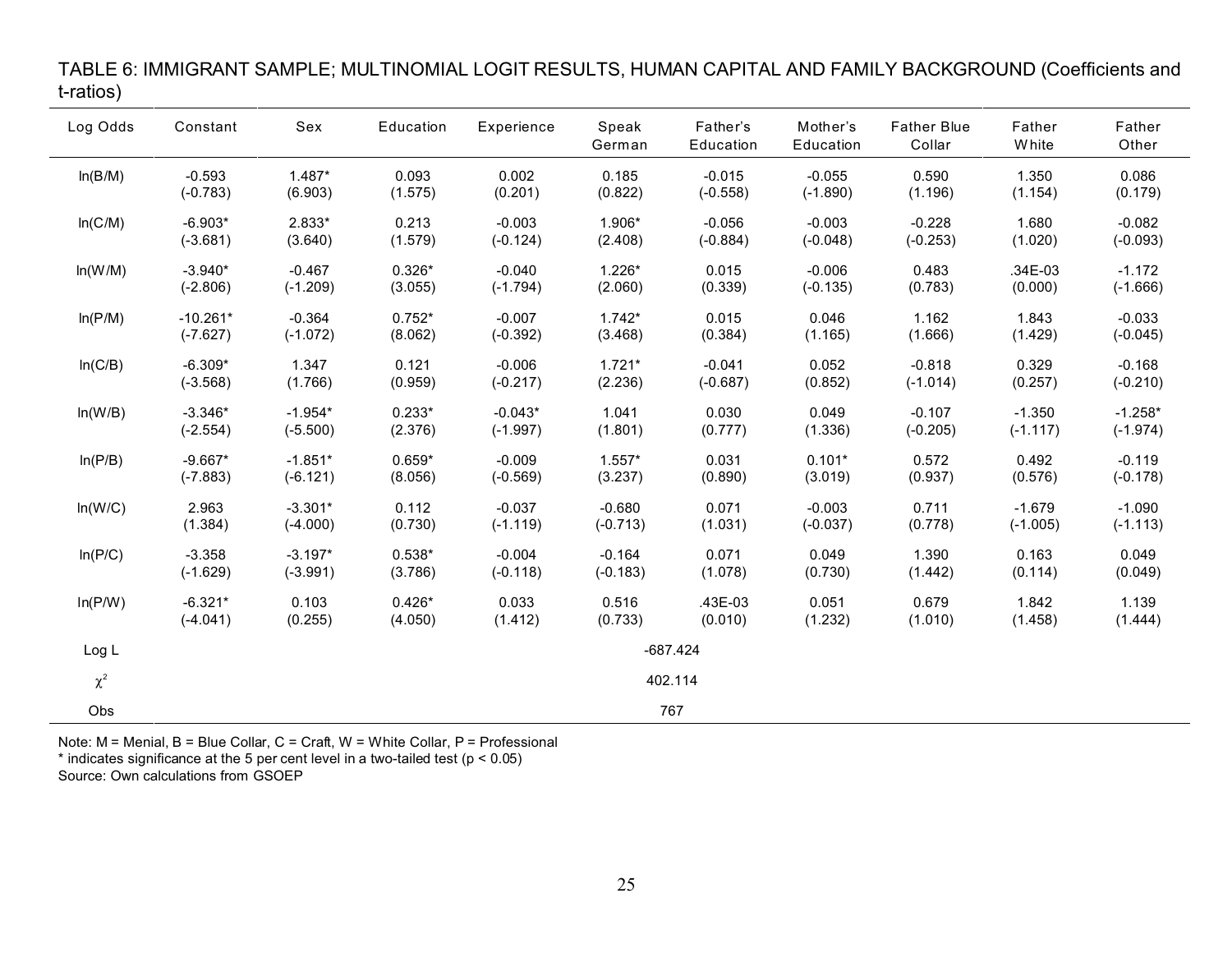#### **References**

*Bauer, Thomas, and Zimmermann, Klaus F.,* (1999) "Occupational Mobility of Ethnic Migrants," Discussion Paper No. 58, IZA, Bonn, Germany, September.

*Becker, Gary S.,* (1964) Human Capital, (NY Columbia University Press).

- *Behrman, Jere R, and Taubman, Paul,* (1976) "The Intergenerational Correlation between Children's Adult Earnings and Their Parents' Income: Result from the Michigan Panel Survey of Income Dynamics," Review of Income and Wealth, Vol. 36, No. 2, May: 115-27.
- \_\_\_\_\_(1990) "The Intergenerational Correlation between Children's Adult Earnings and Their Parents' Income: Result from the Michigan Panel Survey of Income Dynamics," Review of Income and Wealth, Vol. 36, No. 2, June: 115-27.
- *Behrman, Jere R, and Wolfe, B.,* (1984) "The Socioeconomic Impact of Schooling in a Developing Country," Review of Economics and Statistics, Vol. 66, No. 2, 296-303.
- *Black, Sandra E., Devereux, Paul J., and Salvanes, Kjell G.,* (2003)"Why the Apple Doesn't Fall Far: Understanding Intergenerational Transmission of Human Capital," Discussion Paper No. 926, IZA, Bonn, Germany November.
- *Boskin, Michael J.,* (1974) "A Conditional Logit Model of Occupational Choice," Journal of Political Economy, Vol. 82, No. 2, Part 1, 389-398.
- *Chiswick, Barry R.,* (1977) "Sons of Immigrants: Are They at an Earnings Disadvantage? (In Some Aspects of Income Distribution)" The American Economic Review, Papers and Proceedings of the Eighty-ninth Annual Meeting of the American Economic Association, Vol. 67, No. 1, February: 376-380.
- \_\_\_\_\_(1978) "A Longitudinal Analysis of Occupational Mobility of Immigrants," in Proceedings of the 30<sup>th</sup> Annual Industrial Relations Research Association Meeting, Dennis, Barbara, editor. Madison: University of Wisconsin Press, 20-27.
- *Chiswick, Barry R., and Miller, Paul W.,* (1996) "Ethnic Networks and Language Proficiency among Immigrants," Journal of Population Economics, Vol. 9, No. 1, February: 19- 35.
- *Constant, Amelie, and Massey, Douglas S.,* (2003) "Labor Market Segmentation and the Earnings of German Guestworkers," Discussion Paper No. 774, IZA, Bonn, Germany May.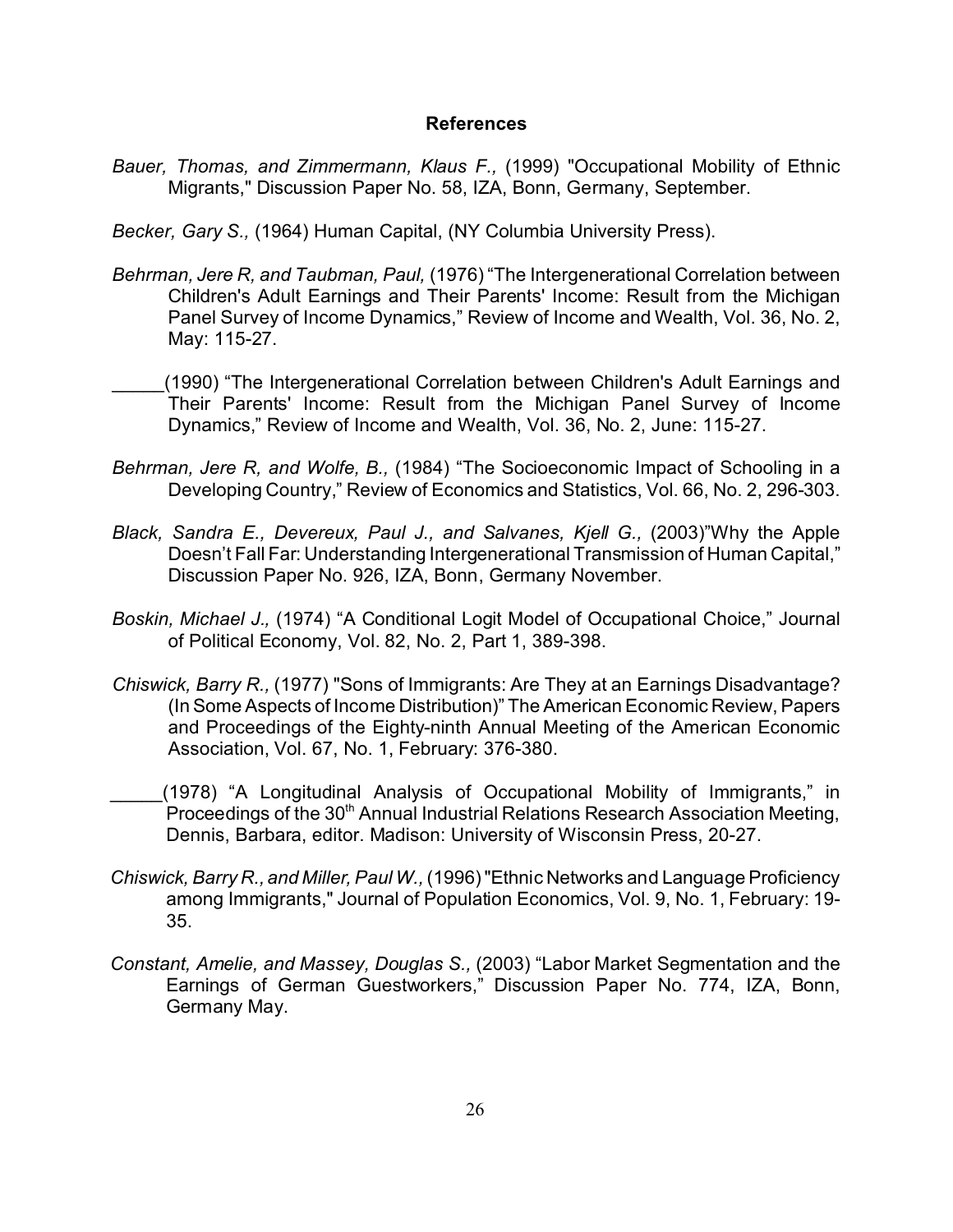- *Couch, Kenneth A., and Dunn, Thomas A.,* (1997) "Intergenerational Correlations in Labor Market Status: a Comparison of the United States and Germany," The Journal of Human Resources, Vol. 32, No. 4, Winter: 210-232.
- *Epstein, Gil S., and Lecker, Tikva,* (2001) "Multi-Generation Model of Immigrant Earnings: Theory and Application," Discussion Paper No. 275, IZA, Bonn, Germany, March.
- *Ermisch, John, and Francesconi, Marco,* (2000) "The Effect of Parents' Employment on Children's Educational Attainment," Discussion Paper No. 215, IZA, Bonn, Germany, November.
- *Gang, Ira N., and Zimmermann, Klaus F.,* (2000) "Is Child like Parent? Educational Attainment and Ethnic Origin," Journal of Human Resources, Vol. 35, No. 3, Summer: 550-569.
- *Ginther, Donna K., and Pollak, Robert A.,* (2003) "Does Family Structure Affect Children's Educational Outcomes?", mimeo, October.
- *Harper, Barry, and Haq, Mohammed,* (1997) "Occupational Attainment of Men in Britain," Oxford Economic Papers, Vol. 49, No. 4, October: 638-651.
- *Heckman, James J., and Hotz, Joseph V.,* (1986) "An Investigation of the Labor Market Earnings of Panamanian Males. Evaluating the Sources of Inequality," The Journal of Human Resources, Vol. 21, No. 4, Fall: 507-542.
- *Hout, Michael, and Rosen, Harvey S.,* (1999) "Self-Employment, Family Background, and Race," NBER Working Paper No. W7344, September.
- *Iannelli, Cristina,* (2002) "Parental Education and Young People's Educational and Labour Market Outcomes: A Comparison across Europe," MZES Working Paper No. 45, Mannheim.
- *McFadden, Daniel,* (1973) "Conditional Logit Analysis of Qualitative Choice Behavior," in Zarembka, P., (editor) Frontiers of econometrics. New York: Academic Press, 105- 142.
- *Oreopoulos, Philip, Page, Marianne E., and Stevens, Ann Huff,* (2003) "Does Human Capital Transfer from Parent to Child? The Intergenerational Effects of Compulsory Schooling," NBER Working Paper No. 10164, December .
- *Rosholm, Michael, Husted, Leif, and Nielsen, Helena Skyt,* (2002) "Integration across Generations? The Education of Second Generation Immigrants, Nationalokonomisk Tidsskrift, Vol. 140, No. 1, July: 35-58.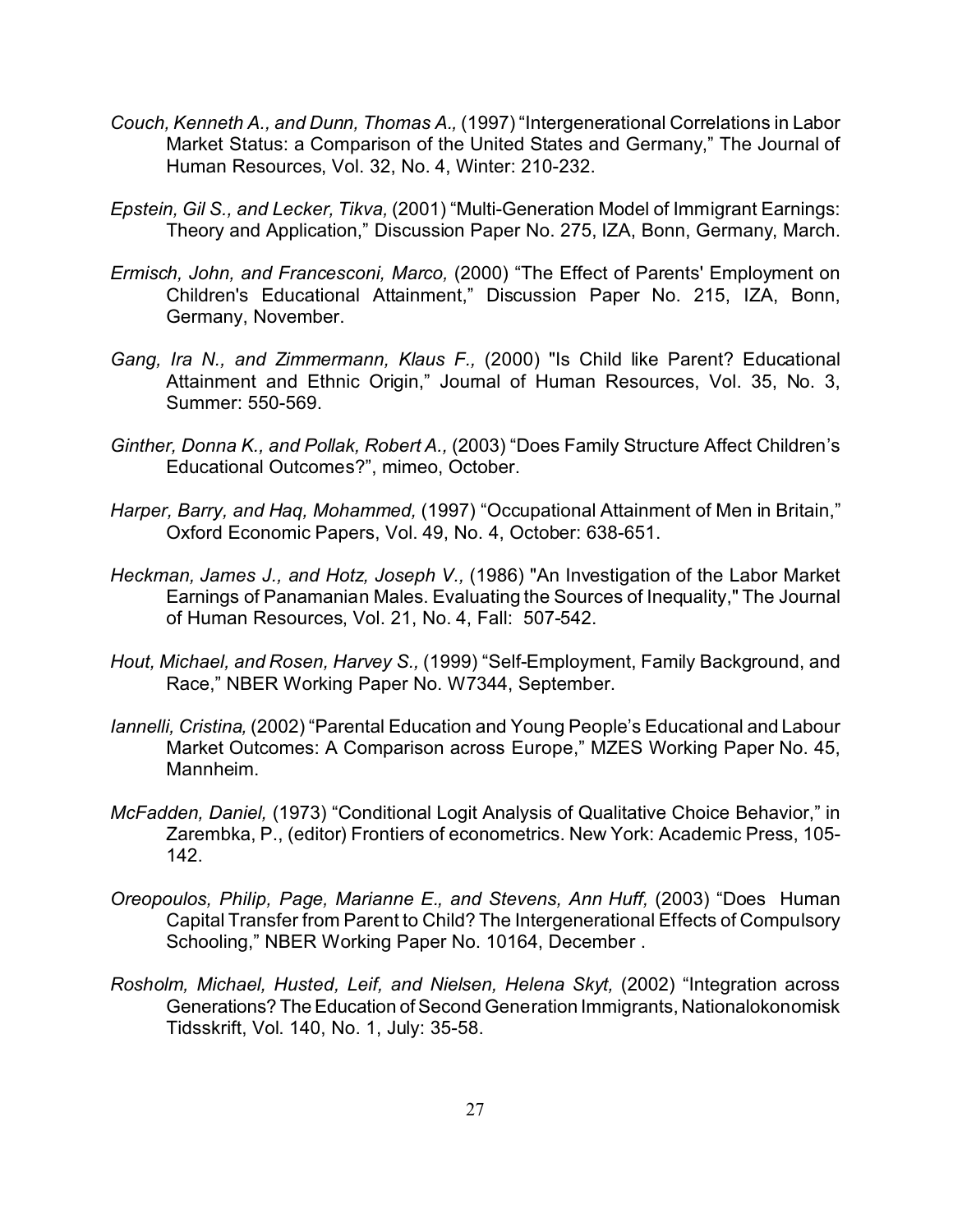- *Schmidt, Peter, and Strauss, Robert P.,* (1975) "The Prediction of Occupations Using Multiple Logit Models," International Economic Review, Vol. 16, No. 2, June: 471 - 486.
- *SOEP Group,* (2001) "The German Socio-Economic Panel (GSOEP) after more than 15 years - Overview." In Elke Host, Dean R. Lillard, and Thomas A. DiPrete, eds., Proceedings of the 2000 Fourth International Conferences of German Socio-Economic Panel Study Users (GSOEP 2000), Quarterly Journal of Economic Research, Vol. 70, No. 1, pp. 7-14.
- *Solon, Gary,* (1992) "Intergenerational Income Mobility in the United States," American Economic Review, Vol. 82, No. 3, June: 393-408.
- *Solon, Gary, Corcoran, Mary, Gordon, Roger and Laren, Deborah,* (1991) "A Longitudinal Analysis of Sibling Correlations in Economic Status," Journal of Human Resources, Vol. 26, No. 3, Summer: 509-534.
- *Zimmerman, David J.,* (1992) "Regression Toward Mediocrity in Economic Stature," American Economic Review, Vol. 82, No. 3, June: 409-429.
- *Zimmermann, Klaus F.,* (1998), German Job Mobility and Wages, in: Isao Ohashi and Toshiaki Tachibanaki (eds) Internal Labour Markets, Incentives and Employment, Macmillan Press: London and St. Martin's Press: New York.